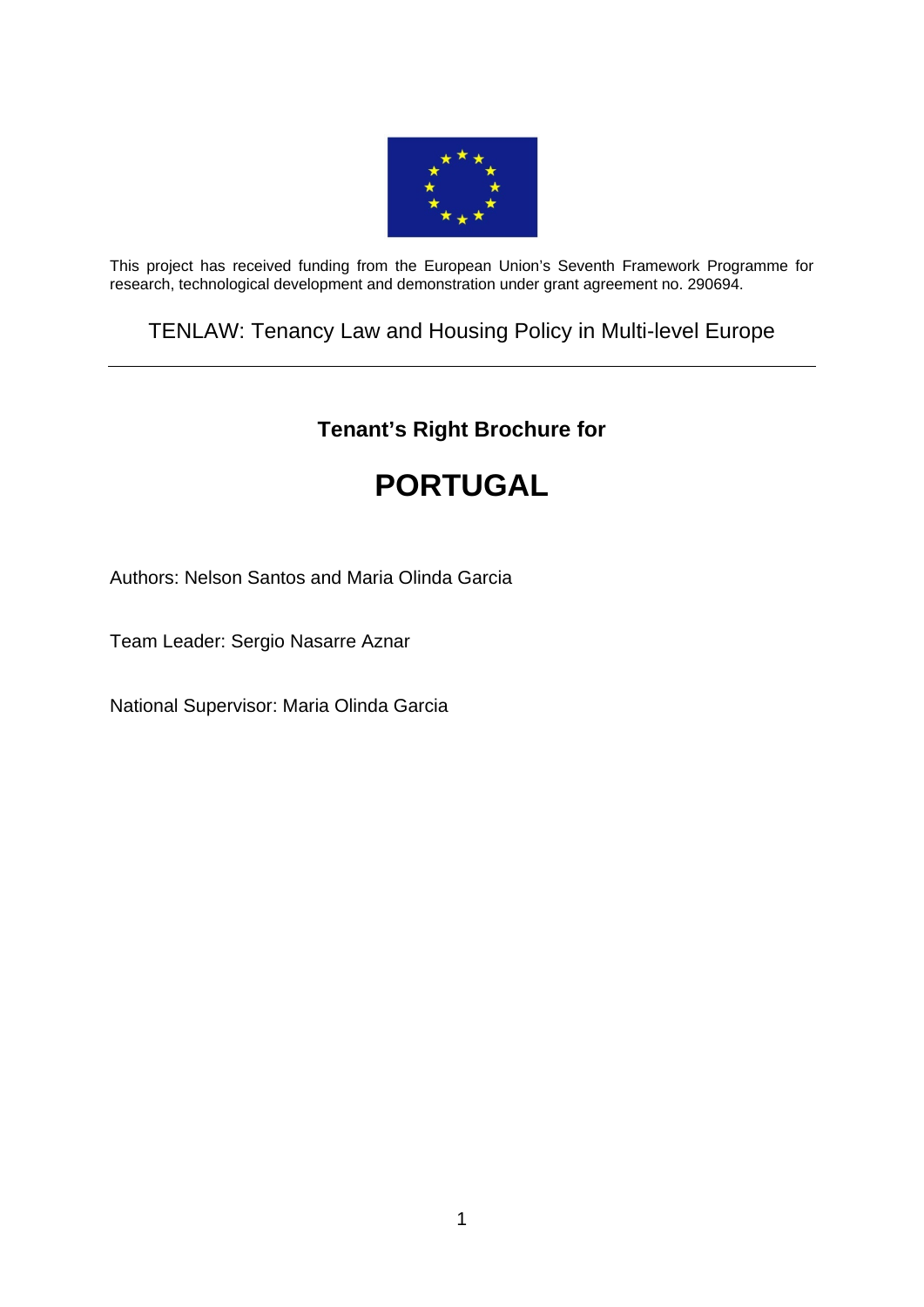# **Tenant's Rights Brochure**

# **PORTUGAL**

Nelson Santos

#### **Summary of Contents**

# **1. Introductory information**

**Give a very brief introduction on the national rental market** 

#### o Current supply and demand situation

Portuguese citizens are currently choosing to rent instead of buying a dwelling. According to the latest catalogue of studies of the Association of Professionals and Real Estate Companies of Portugal (APEMIP), covering the first half of 2013, the demand for rental surpassed the demand for buying houses in the districts of Lisbon and Oporto (52.5% and 51.4%, respectively).

These figures for renting demand do not mean that the offer is in proportion to the demand. According to the APEMIP, the weight of the rental housing supply in Portugal over 2013 was 7.26% in the first quarter and 7.55% during the third quarter. In conclusion, levels of supply remain far from the demand that already exists in the sector.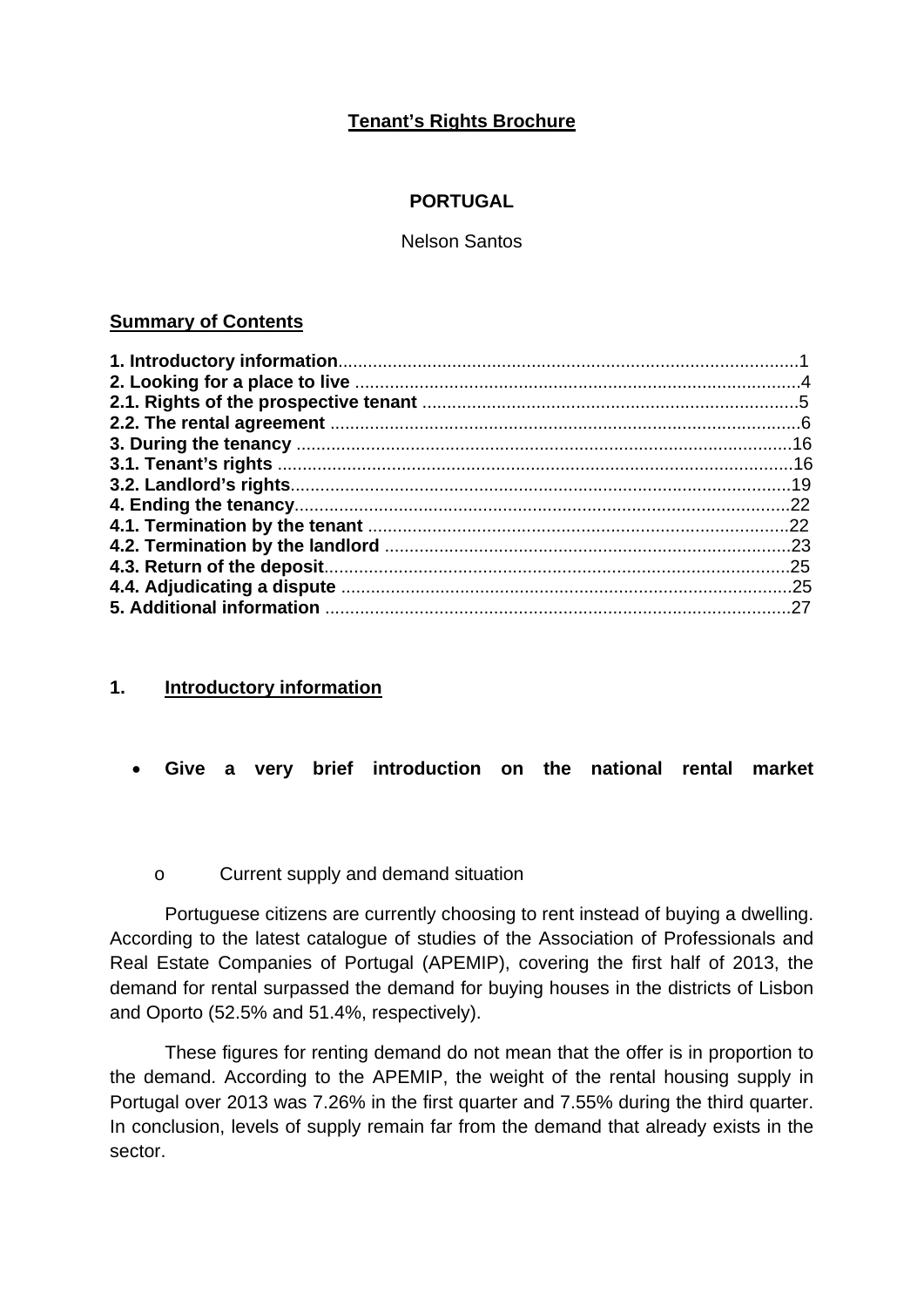o Main current problems of the national rental market from the perspective of tenants:

- Difficulty in finding an affordable rental dwelling, manly in the bigger cities
- Difficulty in paying the rent, due to the economic constraints families are facing and the high level of unemployment
- Difficulty in accessing a rent subsidy
- o Significance of different forms of rental tenure

#### Private renting:

About 97% of all rental dwellings are rented out on the private rental market, in which landlords are free to determine the initial amount of rent and the parties are free to decide about the subsequent increase in rent.

"Housing with a public task":

Only about 3% of all rental dwellings are offered by public bodies and only those with very low income are entitled to this kind of rental housing.

o Some general recommendations to foreigners on how to find a rental home (including any specificities with respect to the position of foreigners on the national rental market)

- It is advisable for a foreigner who does not speak Portuguese very well to ask a native speaker to come along to the viewing of a dwelling in order to avoid possible communication problems or misunderstandings.
- Guest students should contact the international office or the student services of the university they will visit.
- Foreigners who come to Portugal for work may ask their employer or colleagues how to find an apartment or whether the company even offers special dwellings for their workers.
- It is advisable to ask for a document which proves that the landlord is the owner of the dwelling;
- It is advisable to find a rental home from an estate agency, especially for foreigners.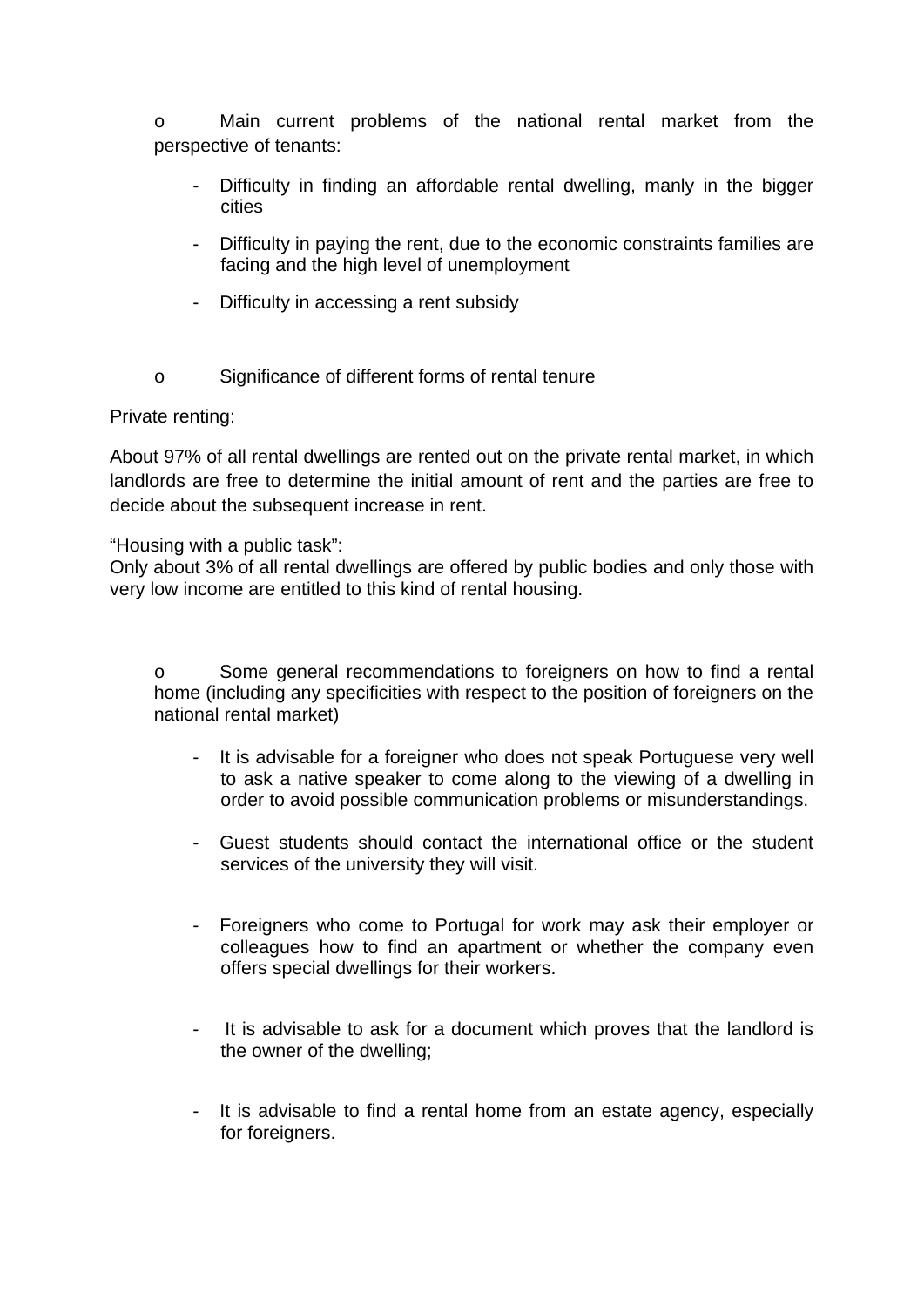o Main problems and "traps" in tenancy law from the perspective of tenants

- Some landlords tend to persuade tenants to pay less rent in exchange for not getting a payment receipt and not signing a contract, so that the landlord does not have to pay taxes over the received rent
- Contract terms are frequently formulated to give advantage to the landlord; therefore, tenants need legal knowledge or legal advice in order to defend their rights

| <b>PORTUGUESE</b>                         | <b>TRANSLATION TO ENGLISH</b>                     |
|-------------------------------------------|---------------------------------------------------|
| Resolução do contrato                     | Termination of contract                           |
| <b>Obras</b>                              | <b>Repairs</b>                                    |
| Vícios do bem locado                      | Defects of leased property                        |
| Renda                                     | Rent                                              |
| Caução                                    | <b>Security Deposit</b>                           |
| <b>Benfeitorias</b>                       | Improvements                                      |
| Sublocação                                | Sublease/Subletting                               |
| Contrato com prazo certo                  | Contract with fixed term                          |
| Contrato por duração indeterminada        | Contract of open-ended duration                   |
| Despejo                                   | Eviction                                          |
| Encargos da coisa locada                  | Charges of the leased thing                       |
| Reparações ou outras despesas<br>urgentes | Repairs or other urgent expenses                  |
| Caducidade                                | Expiry of the contract                            |
| Transmissão da posição contratual         | Transmission of<br>the<br>contractual<br>position |

"*Important legal terms related to tenancy law*"

# **2. Looking for a place to live**

# **2.1 Rights of the prospective tenant**

 What bases for discrimination in the selection of tenants are allowed/prohibited? What about, for example, status as a foreigner, student, unmarried partner, or person with a short-term work contract?

According to the broad non-discrimination rule enshrined in the General Act of Equal Treatment, discrimination on the grounds of race or ethnic origin, gender, religion or belief, disability, age or sexual orientation is prohibited.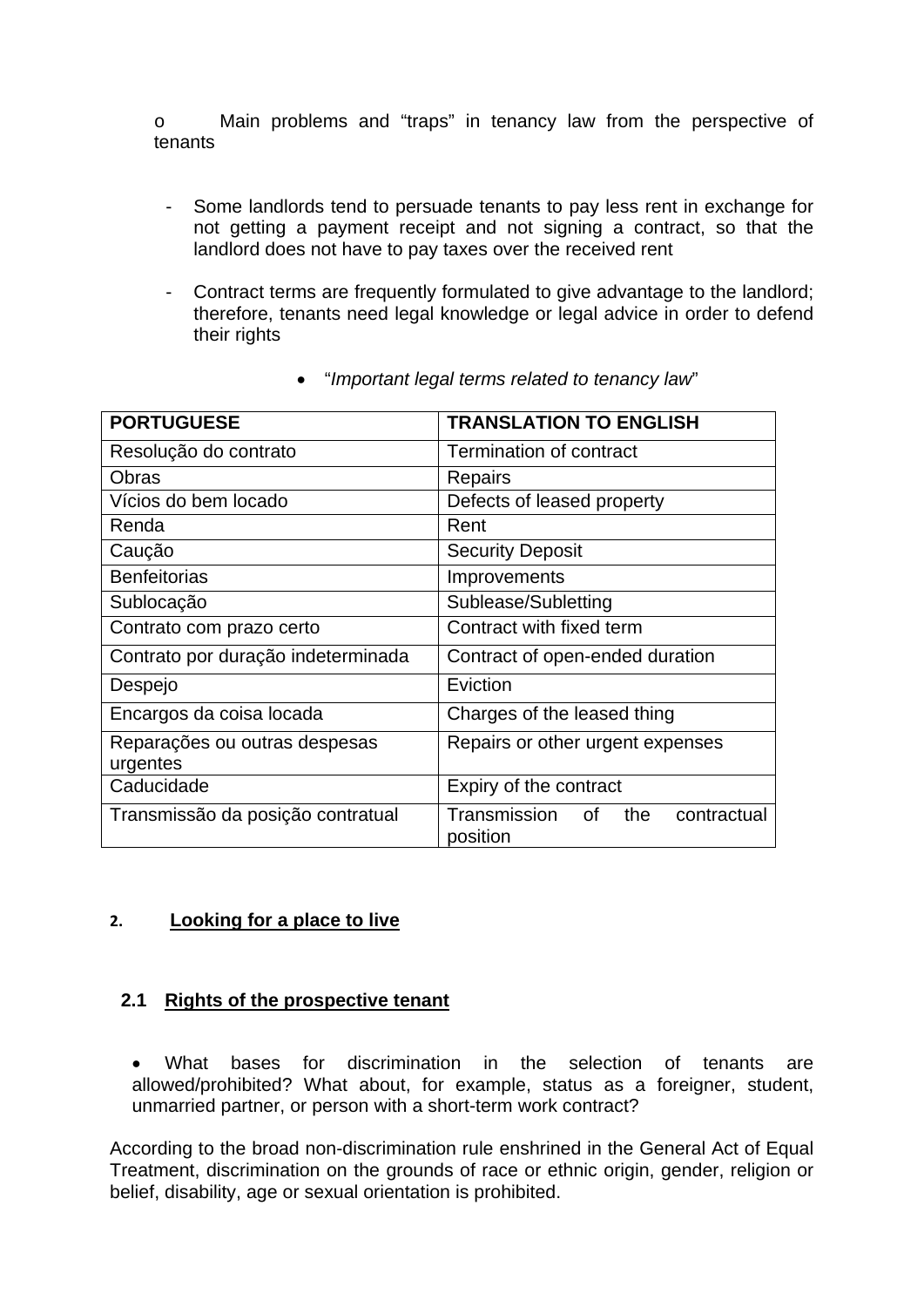Foreign students can always resort to the international relations office of the host University and ask for help or tips on obtaining accommodations.

A person with a short-term work contract can have a similar solution. The employer can always help or even give accommodation (by contracting with a landlord or for a dwelling belonging to the employer).

 What kinds of questions by the landlord are allowed (e.g. on sexual orientation, intention to have children etc)? If a prohibited question is asked, does the tenant have the right to lie?

The landlord is allowed to ask any questions regarding the solvency of the tenant in order to assess if he/she will be able to fulfil his/her obligations.

If the landlord's questions are regarding the solvency of the tenant, the tenant must answer truthfully.

A landlord cannot ask questions about the tenant's sexual orientation since it gives rise to a possible discrimination.

 Is a "reservation fee" usual and legal (i.e. money charged by the landlord to allow the prospective tenant to participate in the selection process)?

- To ask for a "reservation fee" is not usual or legal.

 What kinds of checks on the personal and financial status of the tenant are usual and legal (e.g. the landlord requiring an independent credit report)?

The following checks on the personal and financial status of the potential tenant are usual:

- Demanding submission of a salary statement from the prospective tenant and /or copy of the annual tax form
- Contacting a lawyer in order to do an inspection of lists of debtors maintained by the local courts or other credit agencies, since the landlord is not legally permitted to do so by him/herself.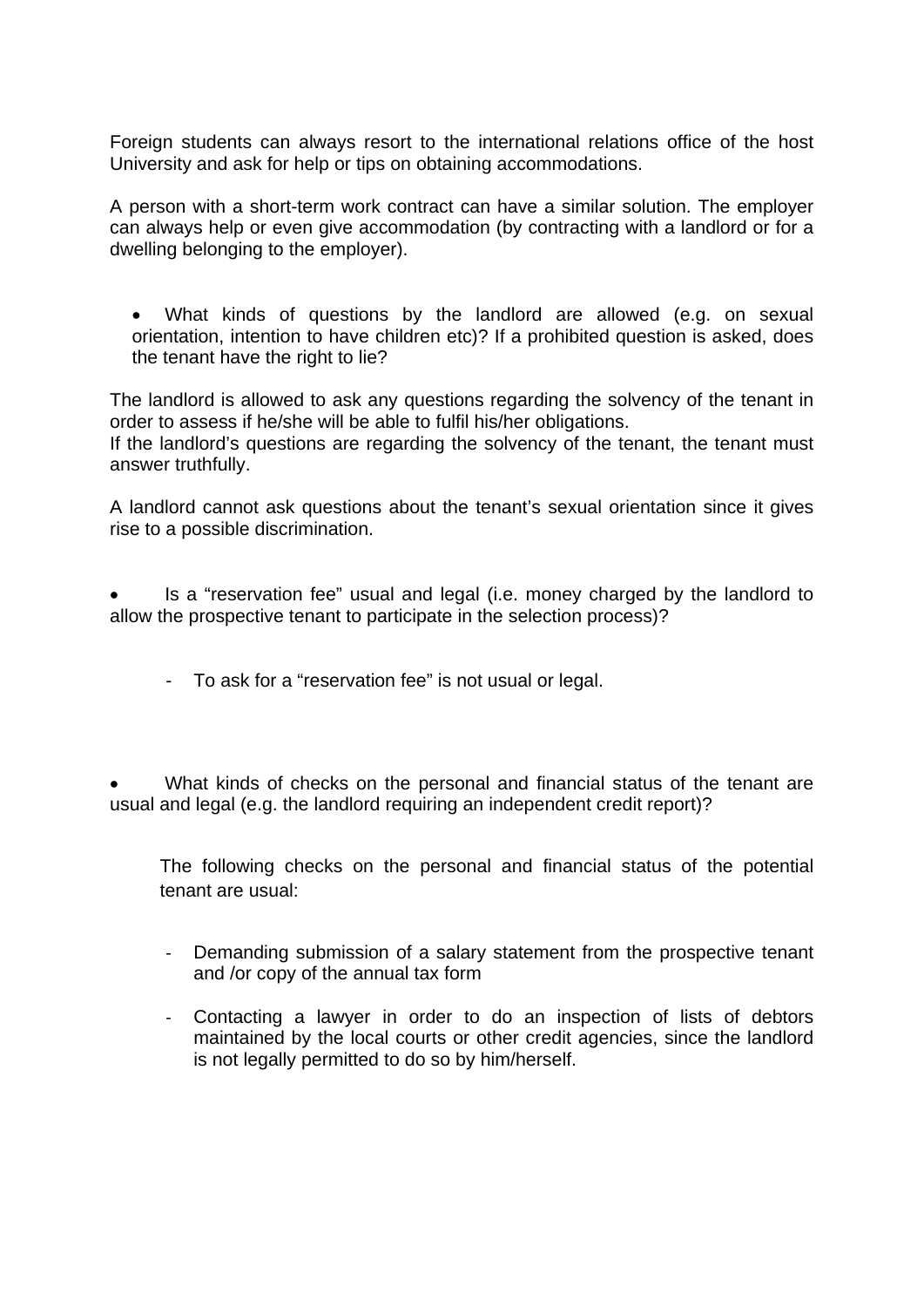What is the role of estate agents in assisting the tenant in the search for housing? Are there other bodies or institutions assisting the tenant in the search for housing?

In order to find a dwelling, the tenant may consult an estate agent who assists him in the search, especially by proposing and executing viewings of dwellings corresponding to the tenants' needs.

If a tenancy contract is entered into as the result of negotiations carried out by the estate agent, the same may demand a fee for its services.

If the tenant is searching for social housing, he/she can be assisted by municipalities or search online (on websites created by the state or in partnership with the state), for dwellings available for citizens with social needs.

These can be found, among others, on:

- [www.mercadosocialarrendamento.msss.pt](http://www.mercadosocialarrendamento.msss.pt/)
- <http://www4.seg-social.pt/venda-e-arrendamento-de-imoveis>
- [https://www.portaldahabitacao.pt/pt/portal/mercado\\_social\\_arrendamento/](https://www.portaldahabitacao.pt/pt/portal/mercado_social_arrendamento/mercado_social_arrendamento.html) [mercado\\_social\\_arrendamento.html](https://www.portaldahabitacao.pt/pt/portal/mercado_social_arrendamento/mercado_social_arrendamento.html)

If the tenant wants to find a dwelling on his own, he can search for housing advertisements in newspapers (dwellings are usually offered by the landlord himself) or he may search on the following popular internet sites:

- <http://www.imovirtual.com/imoveis/arrendar/>
- [http://www.casa.iol.pt/pesquisar/tipo-apartamentos/local-porto/para](http://www.casa.iol.pt/pesquisar/tipo-apartamentos/local-porto/para-arrendamento/pagina-1/)[arrendamento/pagina-1/](http://www.casa.iol.pt/pesquisar/tipo-apartamentos/local-porto/para-arrendamento/pagina-1/)
- <http://www.queroarrendar.com/>

 Are there any accessible "blacklists" (or equivalent mechanisms) of bad landlords/tenants? Is there a system for rating and labelling preferred landlords/tenants?

There are no "blacklists", or equivalent mechanisms, of bad landlords/tenants.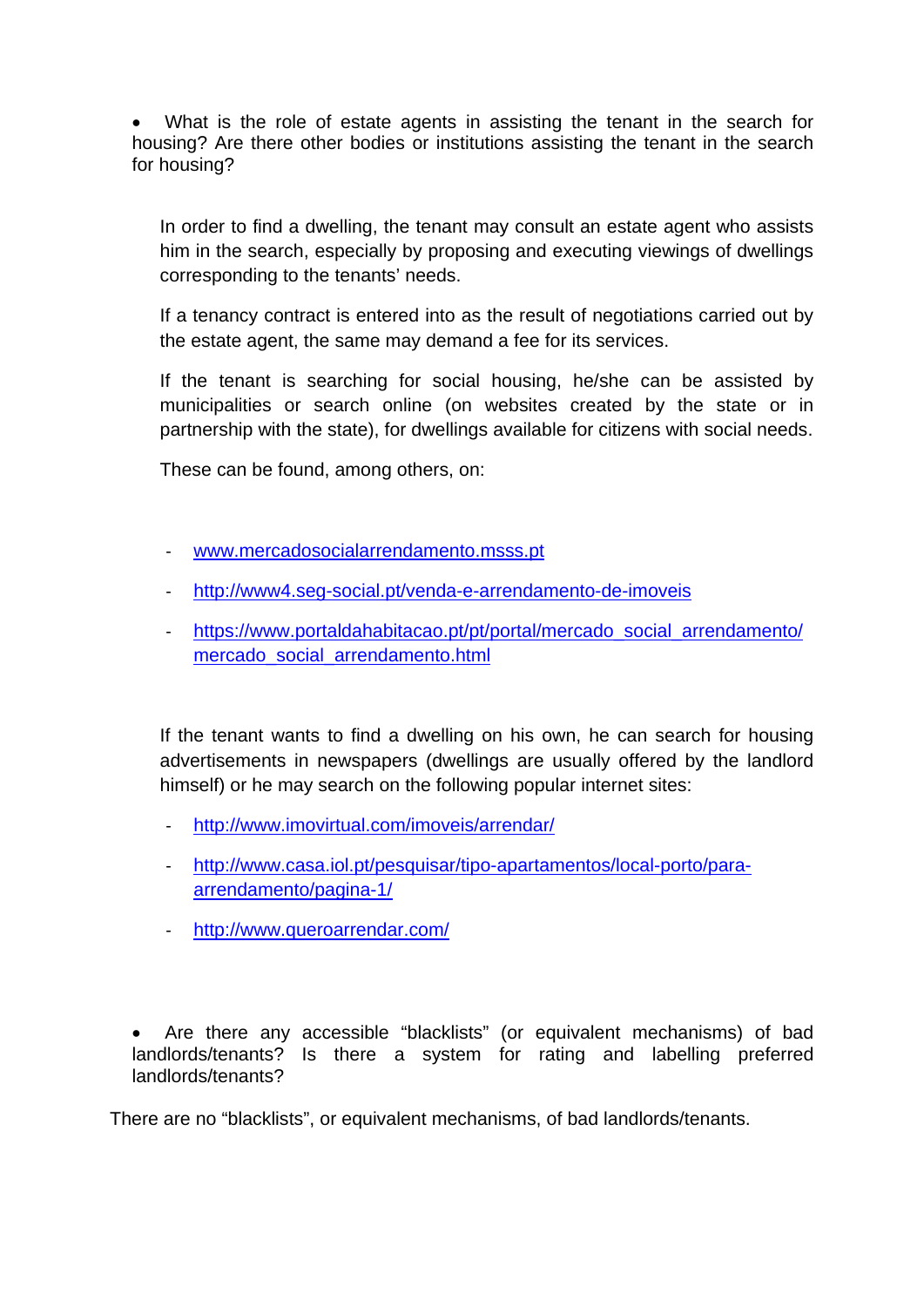# **2.2. The rental agreement**

 What are the requirements for a valid conclusion of a rental contract (is written form necessary; is registration necessary and if yes, what kinds of fees apply lawfully)?

Article 1069 Civil Code stipulates that a rental contract must be in written form in order to be valid.

The Tax Authorities must be informed by the landlord when a rental contract is signed. This obligation is imposed by Article 60 of the Stamp Taxation Code (C.I.S. - Código do Imposto de Selo).

There is a fee applied to this Stamp Taxation and it must be paid by the end of the month following the start of the rental contract, by the landlord or, if a sublease takes place, by the sublessor.

It is in the General Table of Stamp Taxation that the taxable values for this tax are planned, reporting, also, the applicable tax rates.

- This tax is paid on rents or on their conventional increase, in renting or sublease contracts.
- In rental contracts with less than one month's duration, this tax is payable at the rate of 10%, on the amount of rent or the stipulated increase for the period of its duration.
- What is the mandatory content of a contract?
	- o Which data and information must be contained in a contract?

#### Required content of the Renting Agreement

- The identity of the parties, including nationality, date of birth and marital status;
- The identification of the dwelling;
- Housing purpose;
- The existence of a licence for use, its number, date and issuer;
- Amount of rent;
- Date of signature.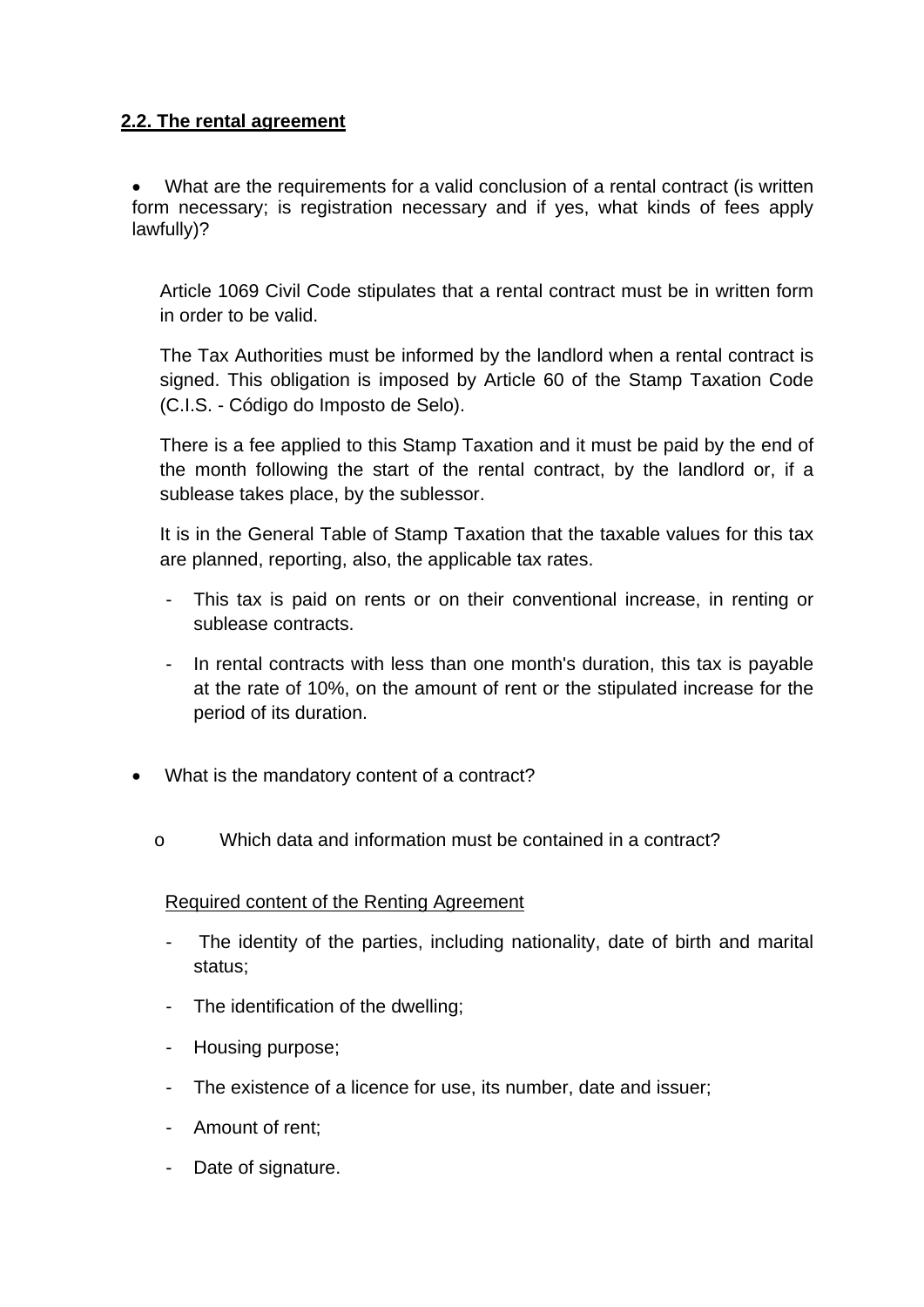#### Possible content (when applicable)

- The identification of areas for the private use of the tenant and those for common use to which he/she has access, and attachments rented with the principal object of the contract;
- The nature of the right of the landlord, whenever the contract is concluded on the basis of a temporary right or power to administer the goods of others;
- The registration number with the land registry;
- The regime of rent, or its update;
- The term;
- The existence of any horizontal property regulation;
- Any other clauses permitted by law and intended by the parties, either directly or by reference to a regulatory annex.

o Duration: open-ended vs. time-limited contracts (if legal, under what conditions?)

Tenancy contracts can be open-ended or time limited contracts.

If concluded for a limited time, the parties may agree that, after the first renovation, the contract has an open-ended duration, but if the parties don't agree on any term, the contract is to be considered a time-limited contract concluded for 2 years.

- Whenever the parties agree on a time-limited contract, it must be written in the contract; that period of time, however, cannot surpass 30 years and any other duration longer than 30 years is to be considered reduced to that period.
- Whenever the parties agree on an open-ended contract, the contract terminates by giving notice in advance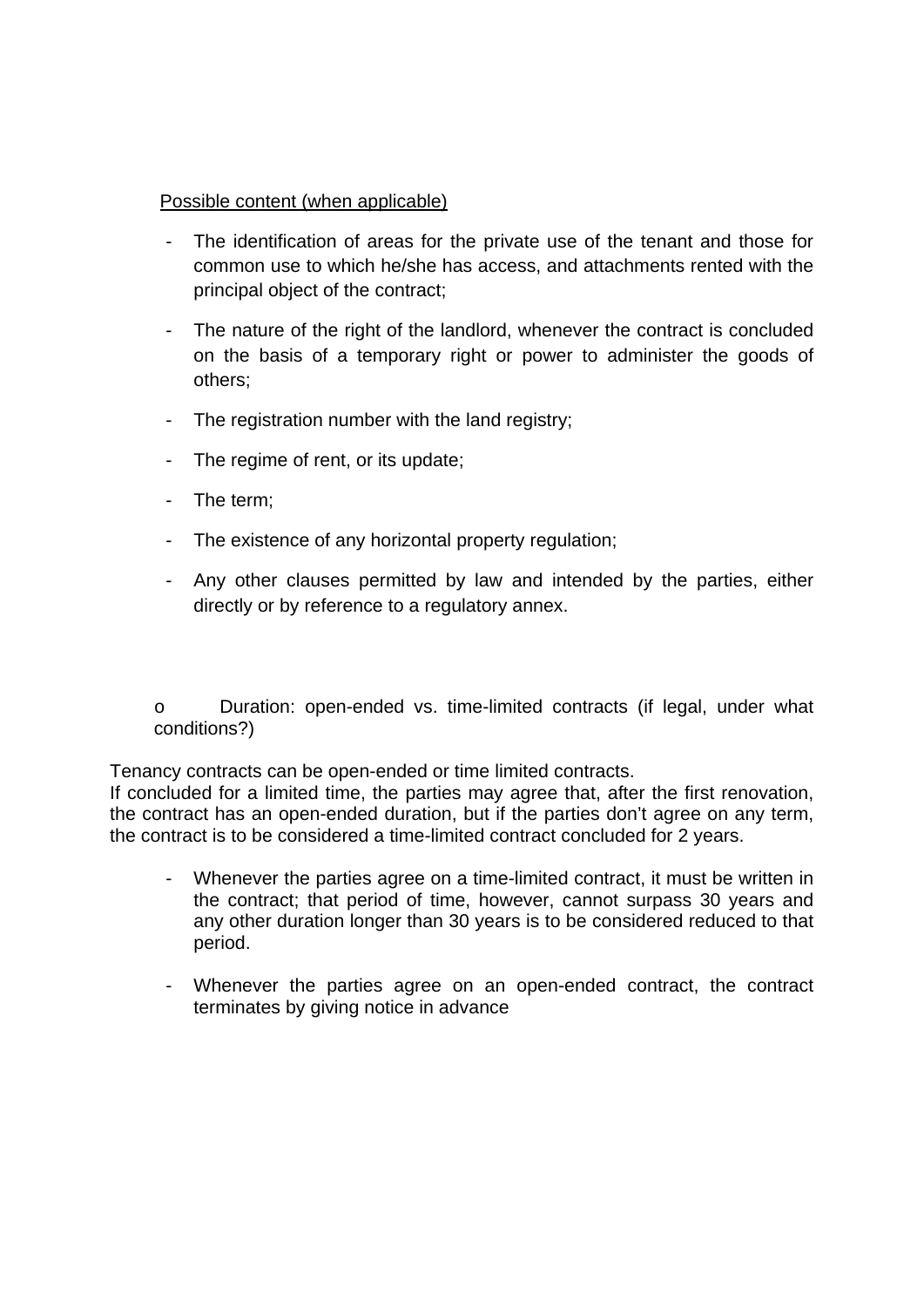o Which indications regarding the rent payment must be contained in the contract?

The contract must indicate:

- The amount of rent;
- When, where and how the rent shall be paid.

Regarding this last item, usually, the tenant has to pay the rent in advance on a monthly basis. If the contract does not provide information on the due date, the rent is, according to tenancy law, to be paid on the  $1<sup>st</sup>$  working day of the month immediately preceding that to which it relates. Finally, the contract must contain information on how the rent is to be paid (bank transfer, cash, etc.).

• Repairs, furnishings, and other usual content of importance to the tenant

o Is it legal for the landlord to shift the costs for certain kinds of repairs (if yes, which?) to the tenant?

It is up to the landlord to maintain the rented property in a suitable condition, as well as to bear all the costs resulting from necessary maintenance works and repairs.

The tenant may only perform works and repairs when the contract expressly provides it or if the landlord agrees to it by writing. This requirement does not apply to cases of urgent repairs or other expenses; in this case the tenant may pay offset the rent payment against expenses related to the works and repairs, with the obligation to pay the rent. In other words, the tenant has the right to not pay the rent in order to pay those urgent repairs or expenses.

The tenant can also make improvements to the dwelling and be, eventually, compensated for them. Those improvements can be:

- a) Necessary improvements those that aim to prevent the loss, destruction or deterioration of the thing (always being entitled to be compensated for them);
- b) Useful improvements those that are not essential for the conservation of the dwelling, but which increase its value (at the end of the contract the tenant can take them with him/her, provided that this can be done without deteriorating the dwelling, if not, the tenant is entitled to be compensated for their value);
- c) Voluptuous improvements those which are not indispensable to the preservation of the dwelling, nor do they increase its value, but serve only to please the tenant (at the end of the contract the tenant can take them with him/her, provided that this can be done without deteriorating the dwelling, if not, the tenant is not entitled to any compensation). These improvements can only be carried out with the written consent of the landlord.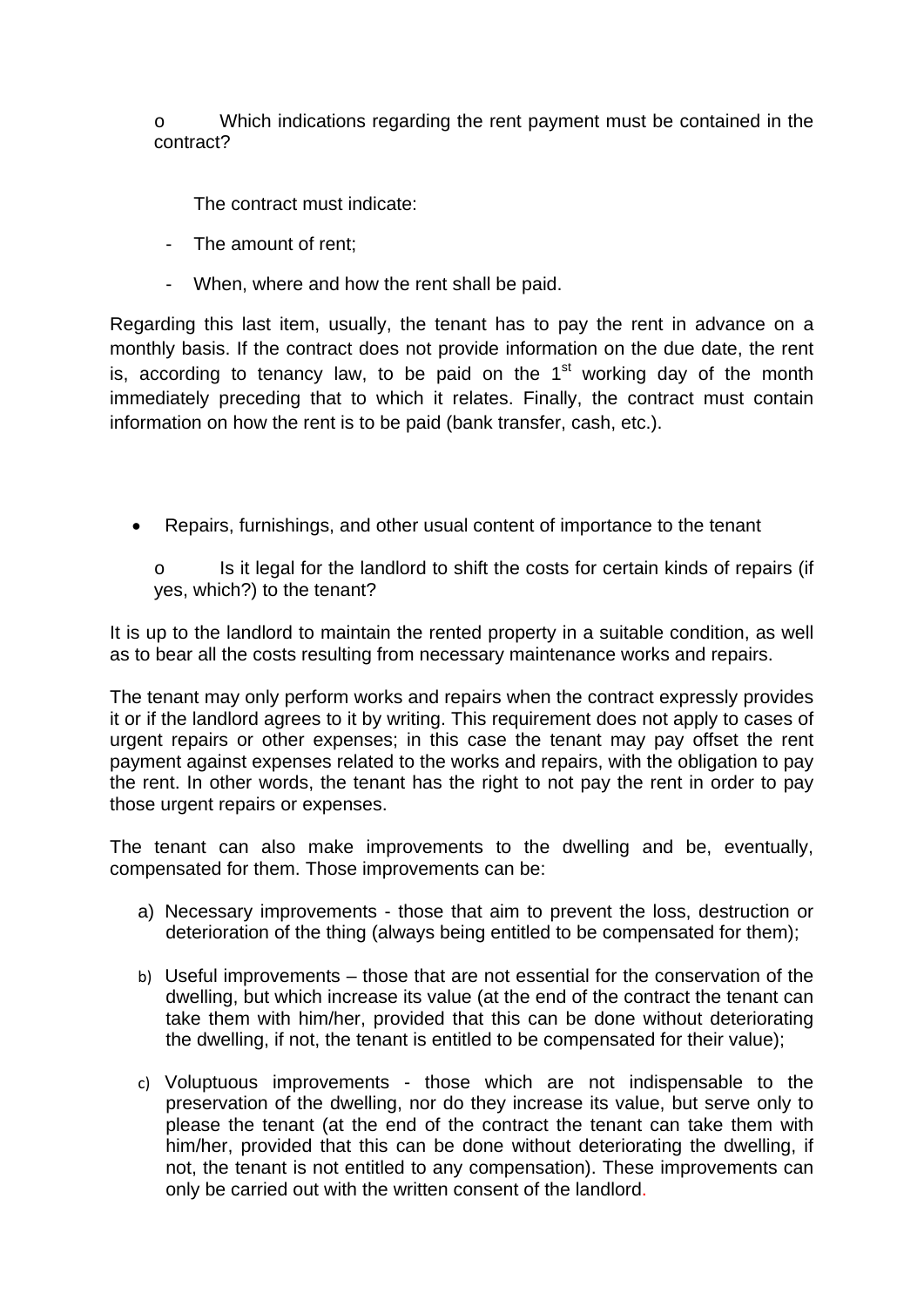o Is the landlord or the tenant expected to provide furnishings and/or major appliances?

According to the building regulations, a dwelling must have at least one habitable room, one toilet, one bathtub or shower and a kitchen or a kitchenette, i.e. the technical requirements for the installation of a kitchen suffice. Apart from that, it depends on the tenancy agreement whether and which furnishings the landlord has to provide.

o Is the tenant advised to have an inventory made so as to avoid future liability for losses and deteriorations (especially in the case of a furnished dwelling)?

As part of the handover of the dwelling, the landlord usually makes a move-in checklist (and in the case of a furnished dwelling also an inventory list) which becomes part of the tenancy contract and documents (i.e. photos) the actual condition of the dwelling as well as existing damage. Based on these documents, the tenant is liable only for future modifications and deteriorations of the dwelling (and its furnishings) provided they exceed the wear and tear on the leased property from use in conformity with the contract.

o Any other usual contractual clauses of relevance to the tenant

Usual contractual clauses of relevance to the tenant are the following:

- clause on the provision of a security deposit;
- clause on the assignment of works, repairs and improvements;
- clause on the right of the landlord to inspect the dwelling;
- clause on the right/prohibition to sublease the dwelling;
- clause on the conservation of the dwelling.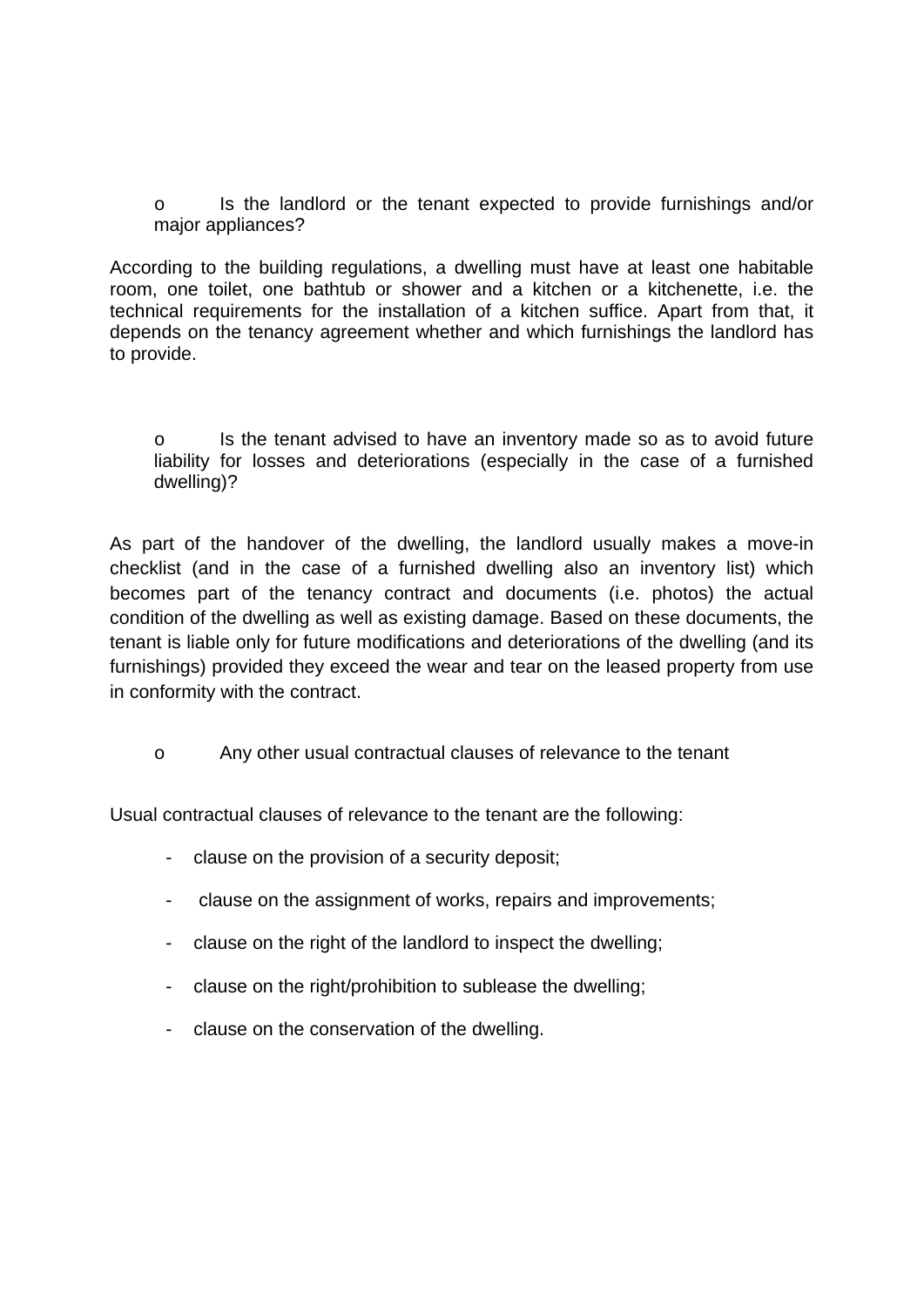#### **Parties to the contract**

- o Which persons, though not mentioned in the contract, are allowed to move into the apartment together with the tenant (partner, children etc.)?
- a) Those who live with the tenant in the same household (spouses, civil partners, relatives and persons for whom, by law or legal business that does not comply directly with housing, there is an obligation of cohabitation or maintenance payments) ;
- b) A maximum of 3 guests (people to whom the tenant provides housing and provide services related to the house, or provides maintenance payments, for consideration), unless there is a clause otherwise;

o Is the tenant obligated to occupy the dwelling (i.e. to use as tenant's primary home)?

The tenant is obligated to occupy the dwelling; it is, however, lawful to not use the dwelling:

- a) for a period that cannot exceed 1 year;
- b) in case of force majeure or disease;
- c) if the absence, not lasting for more than two years, is due to the discharge of professional or military duties (applicable to the tenants spouse or civil partner living with the tenant);
- d) if the use is maintained by those who, having the right to use the dwelling, did so for over a year;
- e) if the absence is due to the provision of ongoing support to disabled people with a degree of disability above 60%, including family.
	- o Is a change of parties legal in the following cases?
- divorce (and equivalents such as separation of non-married and same sex couples);

If agreed, the spouses may opt for the transfer of the contractual position, if only one of them signed the rental contract, or, if both signed it, only one keeps the contractual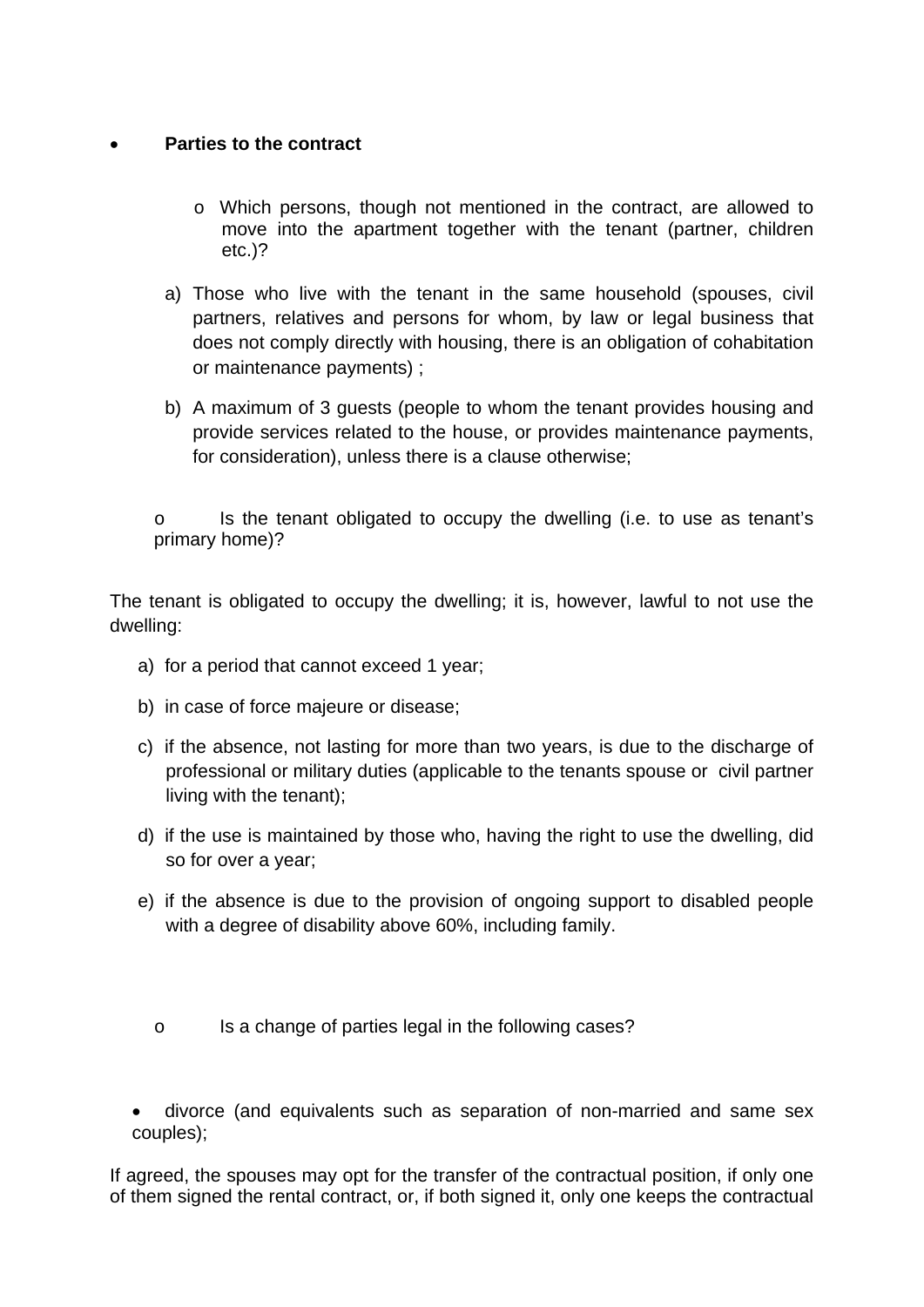position as a tenant while the other one ceases to be a tenant. This agreement is entered into under amicable divorce or divorce without the consent of the other spouse.

In the absence of an agreement, the Court shall decide who will be the tenant, taking into consideration the needs of each spouse and the needs of the children and any other factors which might be relevant to a good decision on the matter.

 apartments shared among students (in particular: may a student moving out be replaced without permission of the landlord);

In Portuguese law there are no specific laws regarding the situation where apartments are shared among students. They are treated as any other tenants, therefore, if an apartment is rented by several students, only with the consent of the landlord may there be a replacement of tenants.

• death of tenant;

In case of death of the tenant, the tenancy is continued with the surviving tenants provided that the contract has been entered into with more than one tenant.

If there is no other tenant, specific persons who maintained a joint household together with him/her at the time of demise have a right of succession:

- a) Spouse
- b) Civil partner who lived with the tenant for over a year
- c) Person with whom he/she lived in the same household for over a year.

Having several persons entitled to the transmission, the position of the tenant is transmitted, on equal terms, to the surviving spouse or civil partner who lived with the tenant for over a year, a close relative or, among these, the older or oldest among the remaining persons with whom they resided in the same household.

The right of succession shall not apply if, on the date of death of the tenant, the holder of that right has another house, owned or rented, in the area of the municipalities of Lisbon and Oporto and their adjoining area or, for the rest of the country, having a house, owned or rented, in the corresponding county.

• bankruptcy of the landlord;

If the landlord is bankrupt and the dwelling is sold through a compulsory auction, the new owner enters into existing tenancies and takes over all the rights and duties of the former landlord. If, however, the tenancy contract was signed less than 2 years before the bankruptcy of the landlord, the insolvency administrator, if it is proven that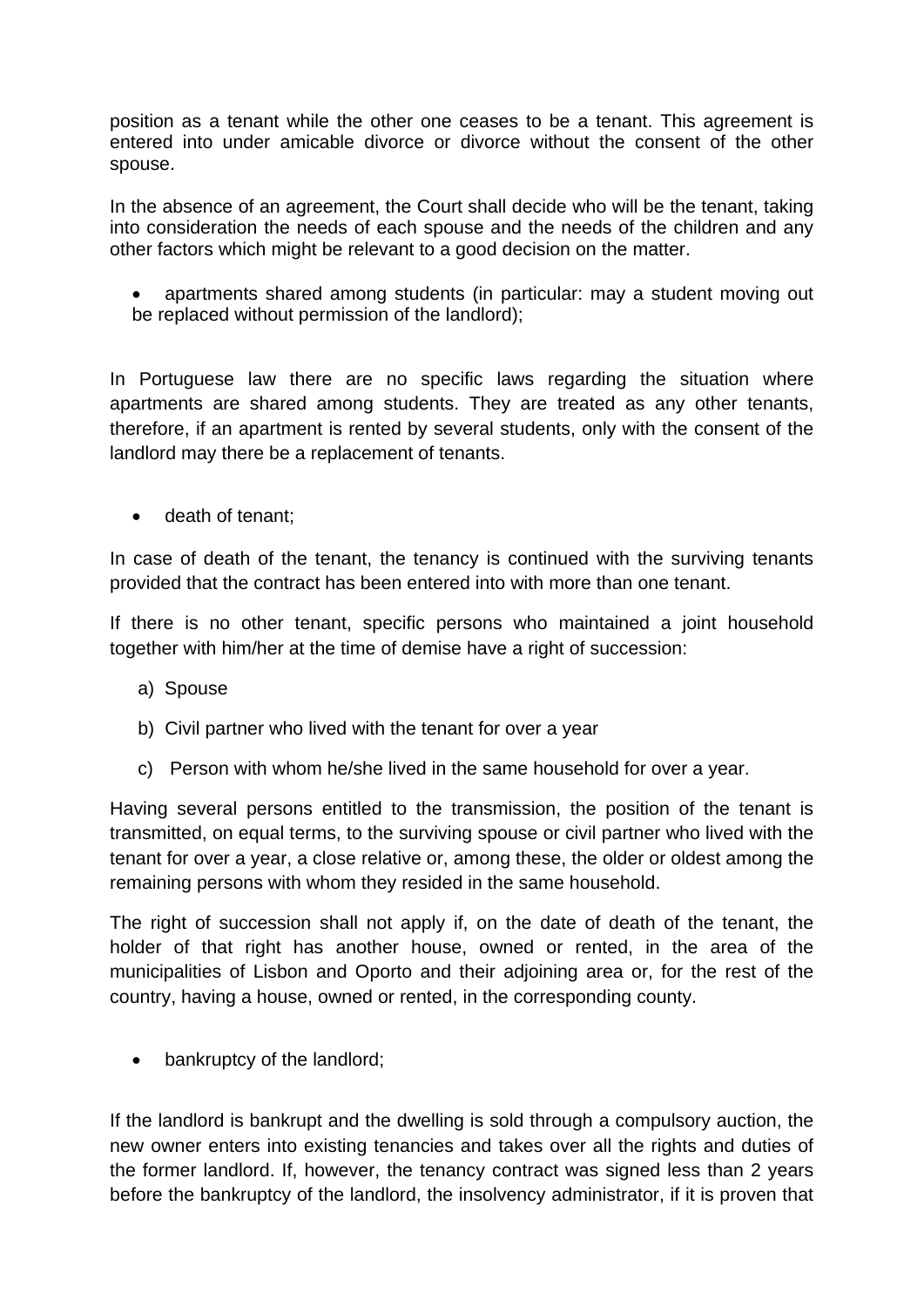the tenancy contract was signed in prejudice of the insolvent assets, has the right to terminate the existing tenancy contract.

o Subletting: Under what conditions is subletting allowed? How can an abuse of subletting (when the tenant is offered not an ordinary lease contract but only a sublease contract) be counteracted?

Subletting authorisation must be given in writing. However, if the landlord comes to know about the subletting after it occurred, he/she can always ratify it if he/she recognises the subtenant as such.

The sublease expires with the termination, for any reason, of the tenancy contract, without prejudice to the responsibility of the sublessor with the subtenant, when he/she is liable for the subject of extinction.

If the landlord receives any rent from the subtenant and gives him/her a payment receipt after the termination of the tenancy contract, the subtenant is to be assumed to be a direct tenant.

Since a sublease contract does not cause a contractual relationship between the landlord and the subtenant and is in its existence dependent on the main tenancy, the subtenant does not enjoy legal protection in relation to the landlord. But the latter has to observe the provisions on the protection of tenants nevertheless in relation to the main tenant. Therefore, landlords usually do not offer a sublease contract instead of an ordinary one. If the landlord offers a tenant only a sublease contract although there is no main tenant, the contract is in any case regarded as an ordinary tenancy contract and consequently subject to the tenant protection rules, because the actual purpose of the contract is crucial and not its title.

o Does the contract bind the new owner in the case of sale of the premises?

If the dwelling is sold by the landlord, the acquirer of the residential space enters into existing tenancies and takes over all the rights and duties of a landlord. Therefore, the sale of the dwelling does not change the position of the tenant.

• Costs and Utility Charges

What is the relevant legal regulation of utilities (i.e. the supply of water, heating and electricity)? Must the landlord or the tenant conclude the contracts for provision of utilities?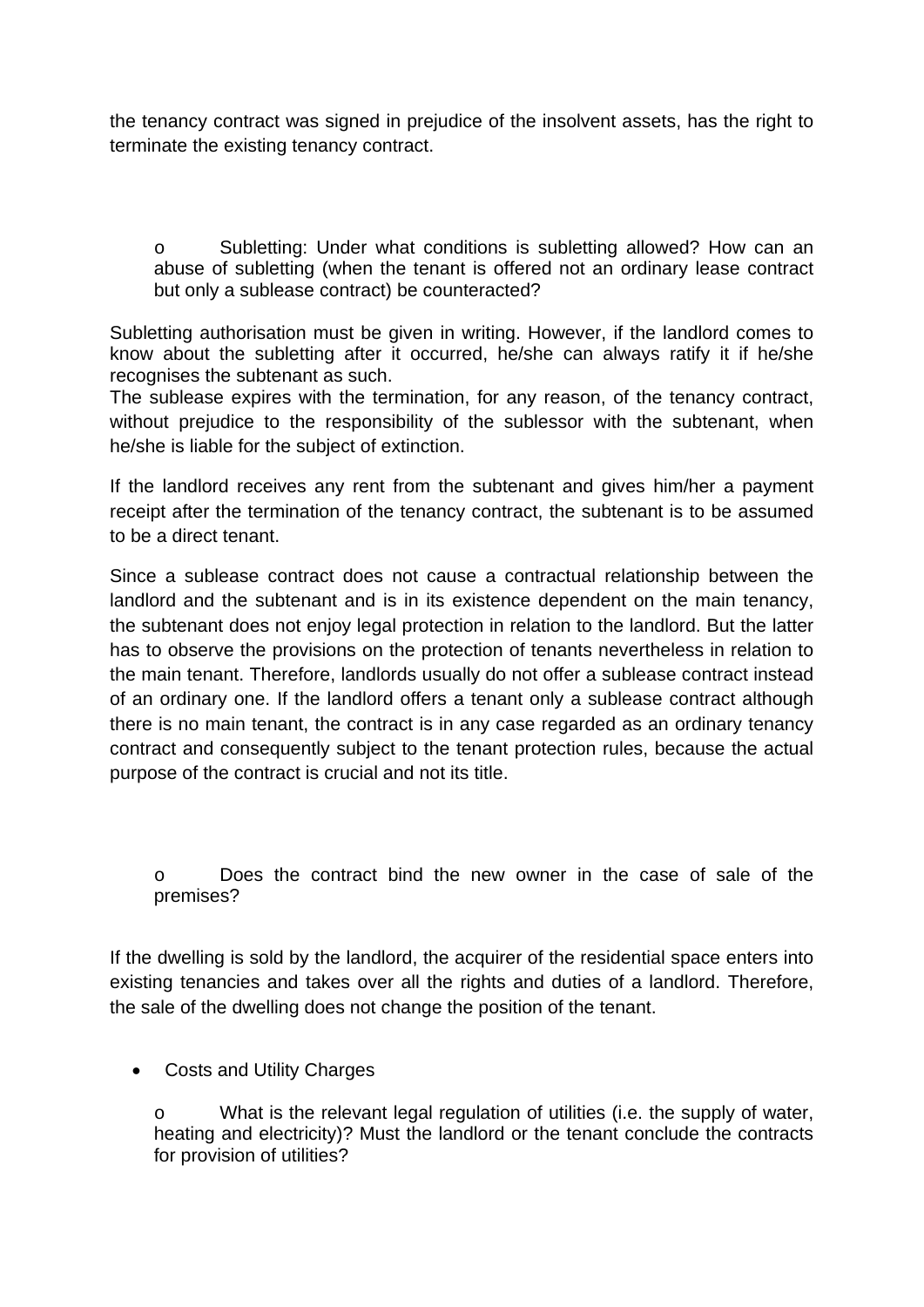The parties agree, in writing, the utilities regime. In the absence of regulation, all utilities and their provision must be taken care of by the tenant. In the case of rental of a building unit, utilities related to the common parts of the building as well as the payment of services of common interest are to be borne by the landlord.

Utilities should be contracted on behalf of those who are responsible for their payment. If the tenant is responsible for a utility contracted on behalf of the landlord, he/she presents, within a month, the proof of payment made. In this case, the obligation of the tenant matures at the end of the month following the notification by the landlord and it must be fulfilled simultaneously with the subsequent rent.

o Which utilities may be charged from the tenant by the landlord? What is the standard practice?

The standard practice is that the tenant bears all charges regarding utilities. The parties can agree otherwise, but it's not a common practice. Even the shared parts of the building, lifts, gardens, caretakers, etc, are all at the tenants expense.

o Is the tenant responsible for taxes levied by local municipalities for the provision of public services (e.g. for waste collection or road repair)?

No, the tenant is not responsible for taxes levied by local municipalities.

The taxes directly associated to tenancy are the Stamp Tax and Property Tax, both under the responsibility of the landlord. The Stamp Tax, as mentioned above is a tax calculated based on monthly rent received. The Property tax is due by whoever is the owner of the dwelling at  $31<sup>st</sup>$  of December of each year and the payment must be made in April, or April and September if paid in two times.

o Is it lawful to shift condominium costs, and if yes, which ones, onto the tenant (e.g. housekeeping costs)?

It is lawful to shift condominium costs, such as costs for house cleaning, disinfestations or for a caretaker, onto the tenant, as well as other costs concerning the administration, maintenance or enjoyment of the common parts of the condominium, provided the parties agreed on this and it is established in the contract.

- Deposits and additional guarantees
	- o What is the usual and lawful amount of a deposit?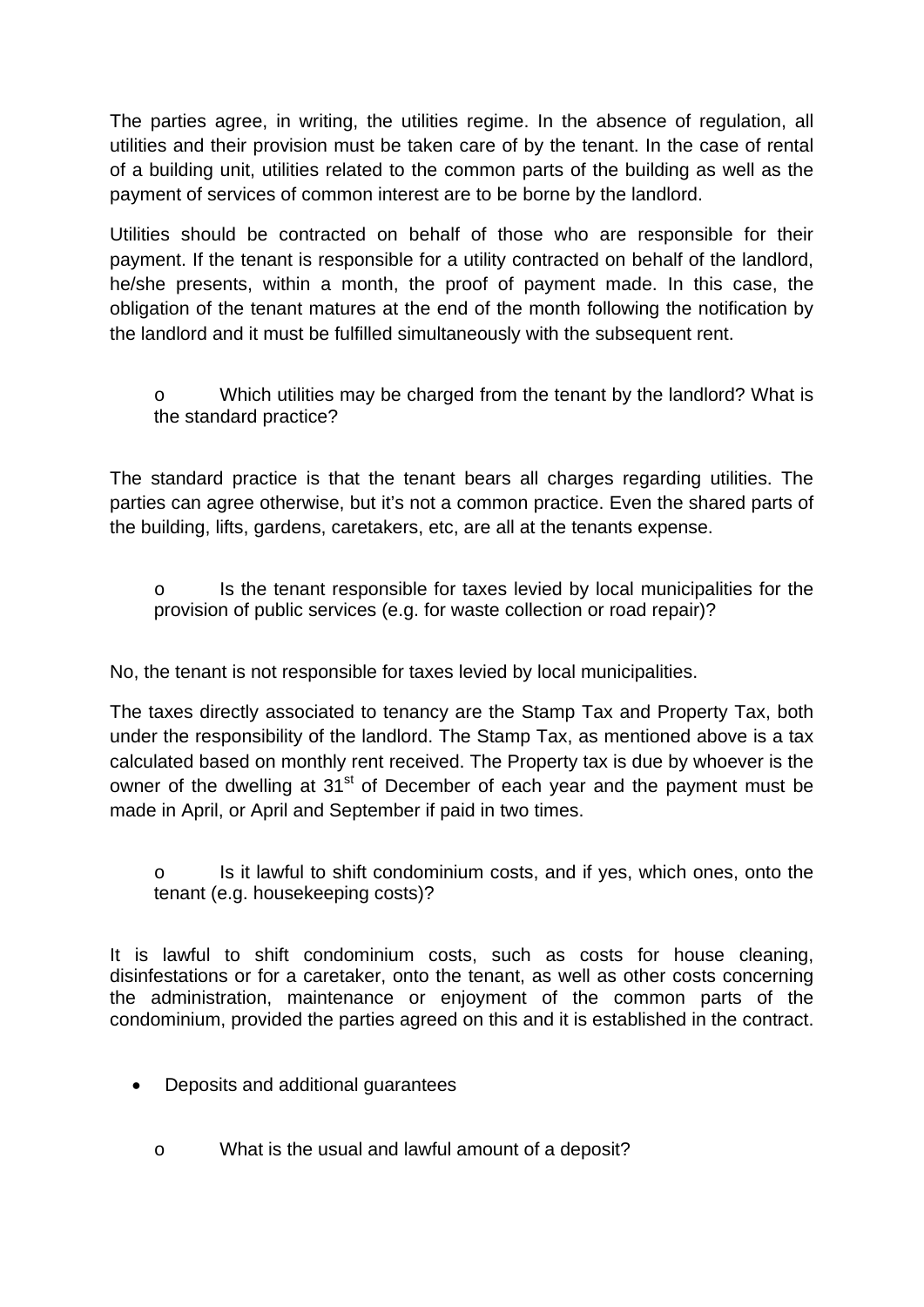It is common practice that the parties agree on a security deposit for the performance of the tenant's duties. The parties usually agree, in written form, on a deposit that cannot exceed the amount of 3 months' rent, payable upon signature of the contract.

So, when the tenant signs the contract, he/she pays the first month of rent and an equal sum as deposit. This deposit is either returned to him/her when the tenant decides to leave the dwelling, and if no damages were suffered by the dwelling, or, it is discounted in his/her last month living in the dwelling (e.g. Tenant notifies the landlord at the beginning of the month that at the end he will leave the dwelling, in that case, the deposit is used as the last months' rent).

o How does the landlord have to manage the deposit (e.g. special account; interests owed to the tenant)?

The landlord can manage the deposit as he/she sees fit, provided he/she has it when the time is due to return it to the tenant, if necessary.

o Are additional guarantees or a personal guarantor usual and lawful?

Additional guarantees or a personal guarantor are lawful. A surety as a personal guarantor is often required by the landlord if the prospective tenant has only lowincome due to education or study. Then, the landlord usually requires that the parents of the tenant stand surety.

o What kinds of expenses are covered by the guarantee/ the guarantor?

The security deposit serves as a guarantee for all claims of the landlord arising from the tenancy. It is precisely not supposed to be an advance rent payment, so that the tenant is not entitled to stop paying the rent before the tenancy ends.

# **3. During the tenancy**

# **3.1. Tenant's rights**

• Defects and disturbances

o Which defects and disturbances are legally relevant (e.g. mold and humidity in the dwelling; exposure to noise e.g. from a building site in front of the dwelling; noisy neighbours; occupation by third parties)?

Every defect that deprives the tenant of the ability make effective use of the dwelling or is harmful for his/her health is legally relevant. For example, mold and humidity represent two of the defects found on a dwelling, along with cracked walls. Regarding the exposure to noise, Portuguese law regulates the most common noise sources,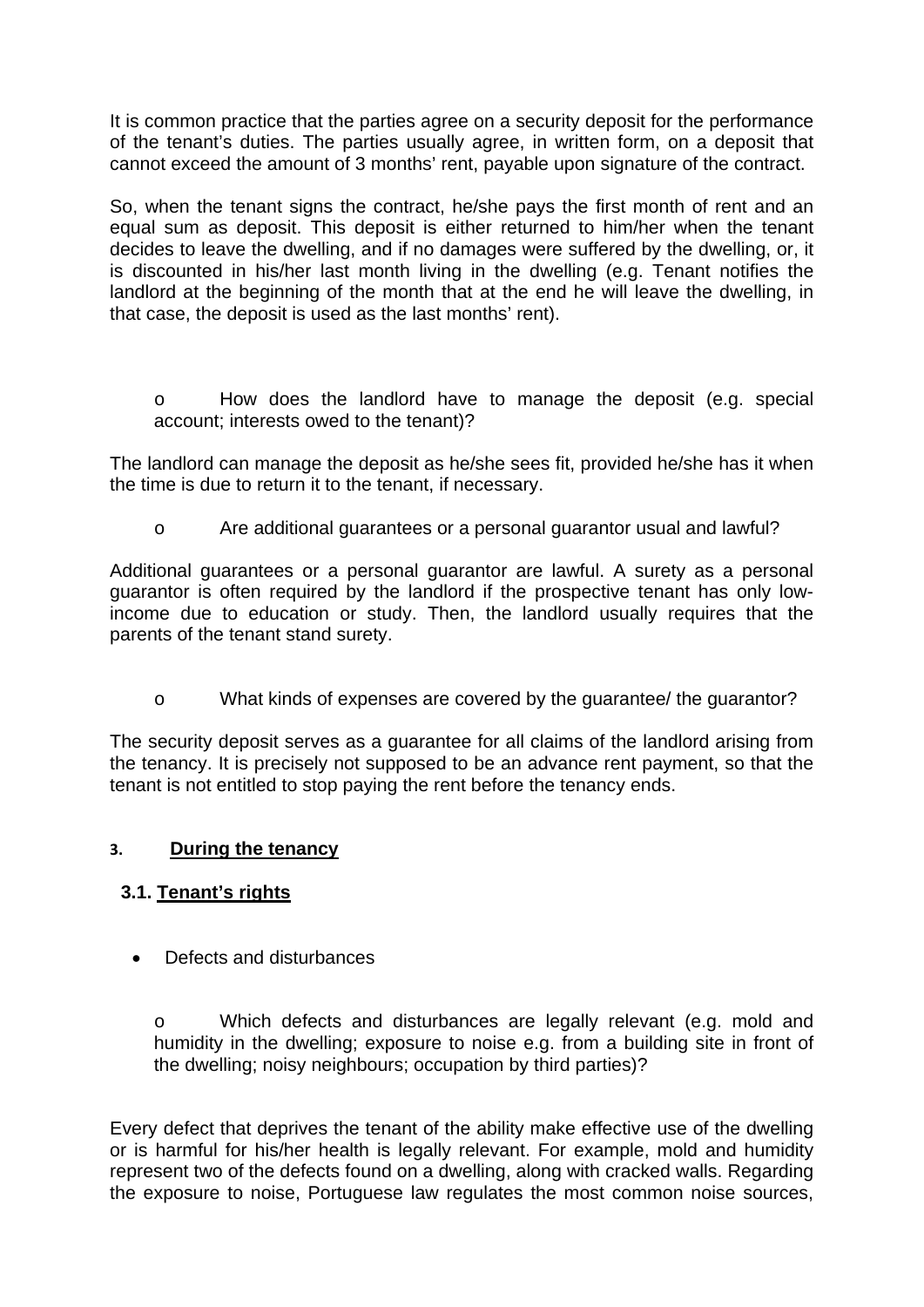such as civil works, construction of buildings, neighbours, etc. There is a limit for noise established by law, which can vary depending on the zone. So, for instance, if there is a building site in front of the dwelling, the noise it can produce is limited and it can't go continue later than 20:00.

o What are the tenant's remedies against the landlord and/or third parties in such situations (e.g. unilateral rent reduction vs. rent reduction to be allowed by court; damages; "right to cure" = the landlord's right to repair the defect; the tenant first repairs the defect and then claims the costs from the landlord)

Principally, all claims and rights of the tenant against the landlord due to defects of the dwelling require that the tenant did not know of the defect when entering into the tenancy contract or at the time of acceptance. If there is a defect on the dwelling and it wasn't caused by negligence of the tenant and if nothing about who makes which repairs is in the contract, the repairs must be made by the landlord. This decision can come from the landlord him/herself or from court. The rental contract may stipulate that the tenant is authorised to make repairs in the dwelling, in that case, he/she makes the necessary repairs and then they claim the costs or a rent reduction from the landlord. If, however, the repairs are urgent, such as if the ceiling is falling down because of heavy rain, the tenant, even if unauthorised, is able to make the necessary and urgent repairs, and then to claim the costs or a rent reduction from the landlord.

If, for some reason, the tenant suffers deprivation or a reduction in the enjoyment of the rented dwelling, he/she is entitled to a rent reduction. In case of deprivation, even if temporarily, the tenant can terminate the contract.

Repairs of the dwelling

o Which kinds of repairs is the landlord obliged to carry out?

It is up to the landlord to perform all maintenance works and repairs, ordinary or extraordinary, required by applicable laws or by order of the contract, unless otherwise agreed. The tenant may only perform maintenance works and repairs when the contract expressly so provides or if the landlord has given his/her consent on that matter. This requirement does not apply to cases of urgent repairs or other expenses, in which case, as previously stated, the tenant may offset the expenses paid in relation to the work with the obligation to pay the rent.

o Does a tenant have the right to make repairs at his own expense and then deduct the repair costs from the rent payment?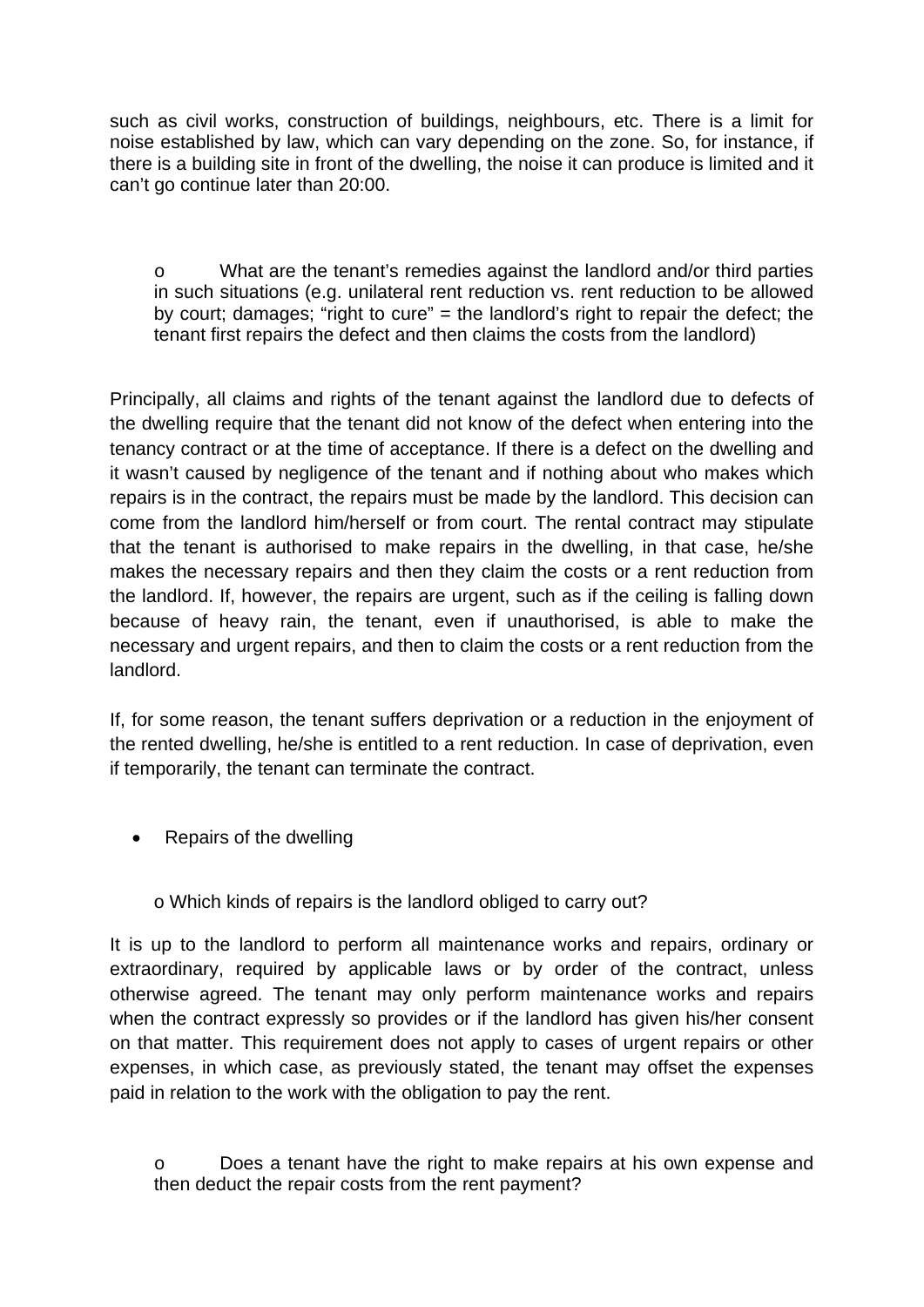The tenant has a statutory right to this effect in so far as he/she is entitled to offset a claim for reimbursement of expenses against the landlord's claim for rent. A claim for reimbursement requires that the tenant had remedied a defect either because the landlord was in default in remedying the defect or because an immediate remedy was necessary to preserve or restore the state of the rented property.

- Alterations of the dwelling
	- o Is the tenant allowed to make other changes to the dwelling?
- In particular, adaptations for disability (e.g. building an elevator, ensuring access for wheelchairs etc.)

With regard to changes necessary in order to accommodate a handicapped person, the tenant may demand the approval of the landlord for structural changes or other installations required to make the use of the dwelling or access to it fit for the needs of the disabled. In case of approval, these changes will be seen as useful improvements (mentioned above) and all costs are borne by the tenant.

Affixing antennas and dishes

In general, tenants are not entitled to affix a parabolic antenna without the permission of the landlord. The tenant has to inform the landlord, by registered letter, of his/her intention to affix an antenna or dish. The landlord can oppose this intention only if, in 30 days, he/she affixes an antenna or dish of the same type. Although the landlord has to tolerate the installation of a parabolic antenna, he has nevertheless still the right:

- 1. to determine the place where the antenna shall be fixed
- 2. to be indemnified from all costs by the tenant.
	- Repainting and drilling the walls (to hang pictures etc.)

Without the landlord's permission, the tenant is principally not allowed to carry out physical alterations affecting the structure of the residential building, even if these measures lead to an improvement on the condition of the dwelling. This includes e.g. the refurbishment of bathrooms, the installation of new heating systems as well as the renewal of floors.

It is lawful, for the tenant to perform minor deteriorations in the dwelling, when this is necessary to ensure his/her comfort or convenience.

Those deteriorations, however, must be repaired by the tenant prior to the return of the building, unless otherwise stipulated.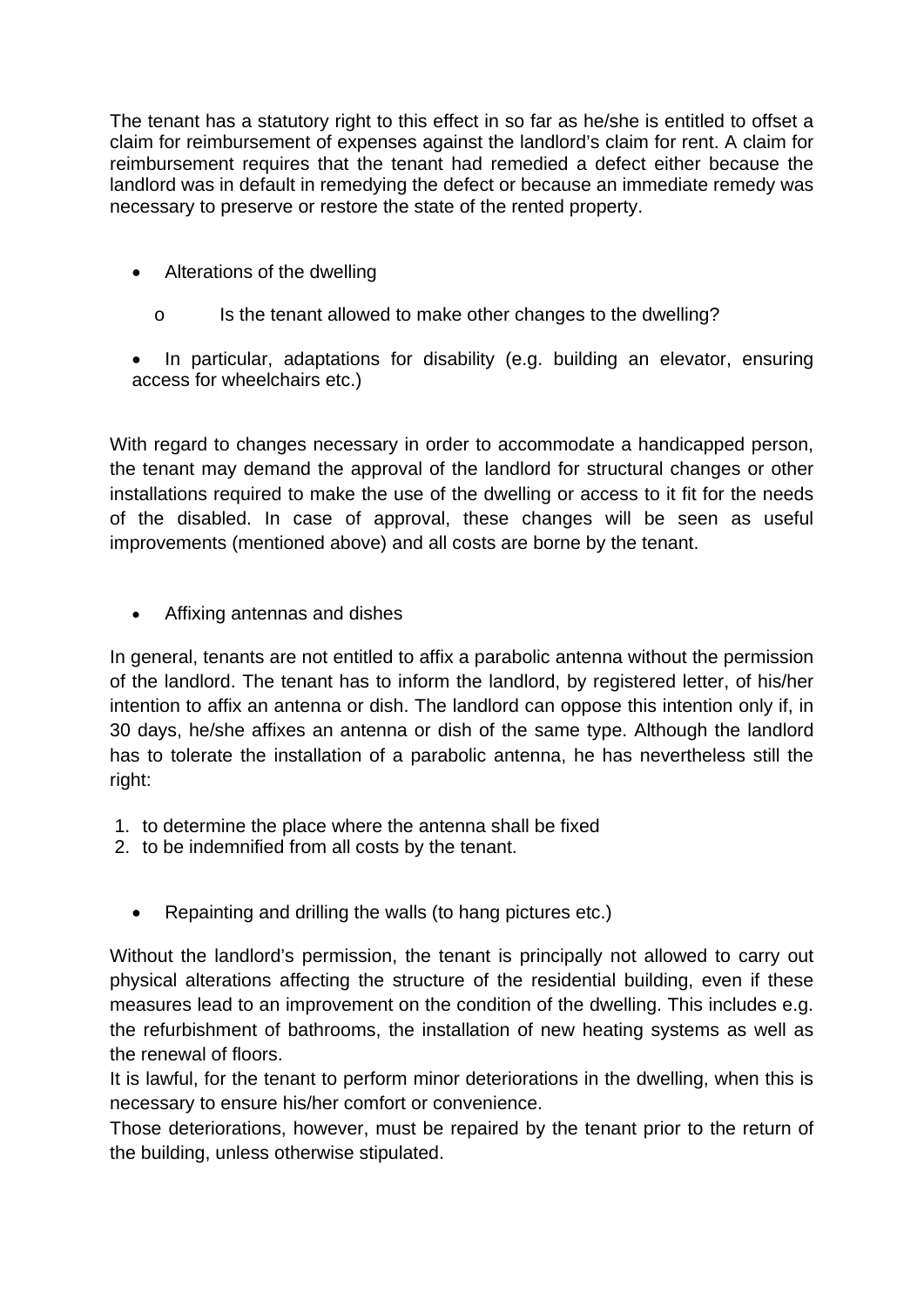Uses of the dwelling

o Are the following uses allowed or prohibited?

keeping domestic animals

It is generally accepted that keeping animals inside the dwelling belongs to the contractual use of the rented dwelling and is also protected by the fundamental right to free development in so far as it concerns non-disturbing pets, which are usually kept in a cage or an aquarium. Therefore; a general prohibition to keep pets of any kind is ineffective. This applies also to a general prohibition of keeping disturbing animals like cats and dogs inside the dwelling. The decision whether to permit the keeping of animals or not must be made instead on a case-by-case basis. It depends especially on the species and number of animals, the size of the dwelling, special needs of the tenant as well as on the conduct of the landlord in comparable cases.

• **producing smells** 

Tenants are subject to the same limitations imposed to owners/landlords, when it comes to neighbourly relations, thus, Portuguese law allows an owner of a building to oppose any emission of smoke, soot, fumes, odours, or any similar facts, from any neighbouring building, whenever such facts import substantial harm to the use of the property or are not resulting from normal use of the building that they emanate from.

• receiving quests over-night

The tenant is entitled to receive guests at any given time of the day and they can stay in the dwelling for weeks. The landlords' authorisation is not needed.

fixing pamphlets outside

Whether or not the tenant is entitled to fix a pamphlet in the window or at the front of the house depends essentially on its content and presentation. Furthermore, the tenant's freedom of expression has to be weighed against the landlord's property right as well as against the rights of the other tenants.

• small-scale commercial activity

The residential use of the dwelling includes, unless there is a provision to the contrary, the exercise of any domestic commercial activity, provided that it is taxed. The law defines domestic commercial activities as those performed in the dwelling where the tenant is living and which cannot have more than three salaried staff. So, in these cases, the landlord is obligated to permit the tenant to proceed with his/her activity.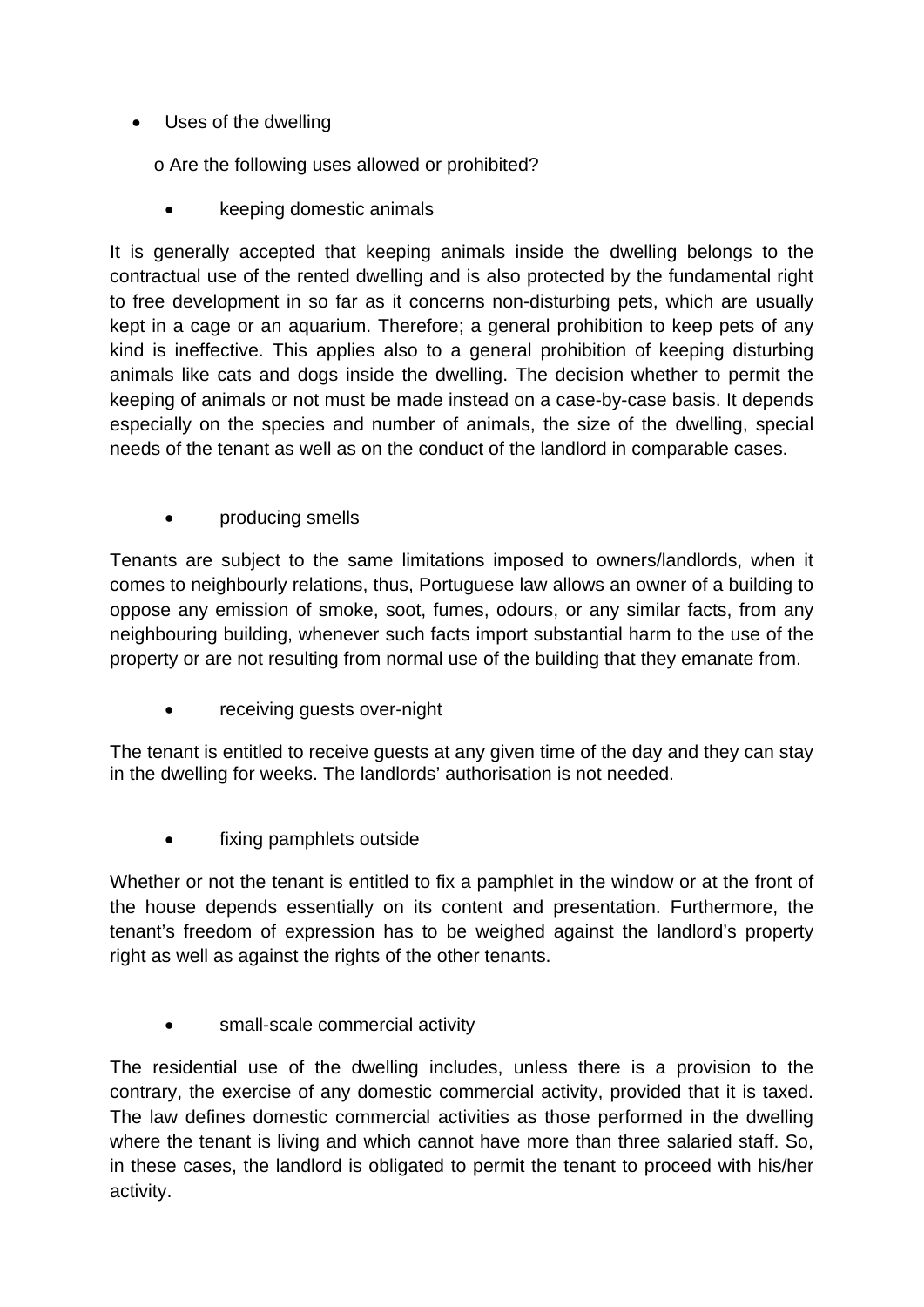# **3.2. Landlord's rights**

 Is there any form of rent control (restrictions of the rent a landlord may charge)?

The parties agree on the amount of rent upon the signature of the rental contract. There are no restrictions on the amount of rent a landlord may charge.

oWhen is a rent increase legal? In particular:

 Are there restrictions on how many times the rent may be increased in a certain period?

The landlord can increase the rent, at a maximum, once a year. The first increase may be required one year after the effective date of the contract and the following, successively, one year after the previous increase.

 Is there a possible cap or ceiling (fixed by statute or jurisprudence) which determines the maximum rent that may be charged lawfully?

There is no cap or ceiling. The parties are free to establish the amount of rent to be paid.

oWhat is the procedure to be followed for rent increases? To what extent can the tenant object to a rent increase?

The parties agree, in writing, the possibility of a rent increase and its regime.

If nothing about this matter is established by the parties:

- a) Rent can be updated annually, according to the existing update coefficients;
- b) The first update may be required one year after the effective date of the contract and the following, successively, one year after the previous update;
- c) The landlord communicates in writing at least 30 days in advance, the coefficient update and new income resulting from it.
- Entering the premises and related issues
	- o Under what conditions may the landlord enter the premises?

Allowing the landlord to enter the premises in order to examine the dwelling is one of the tenant's obligations; therefore, as long as the landlord has a valid reason to enter the premises, the tenant is obligated to allow him/her to enter.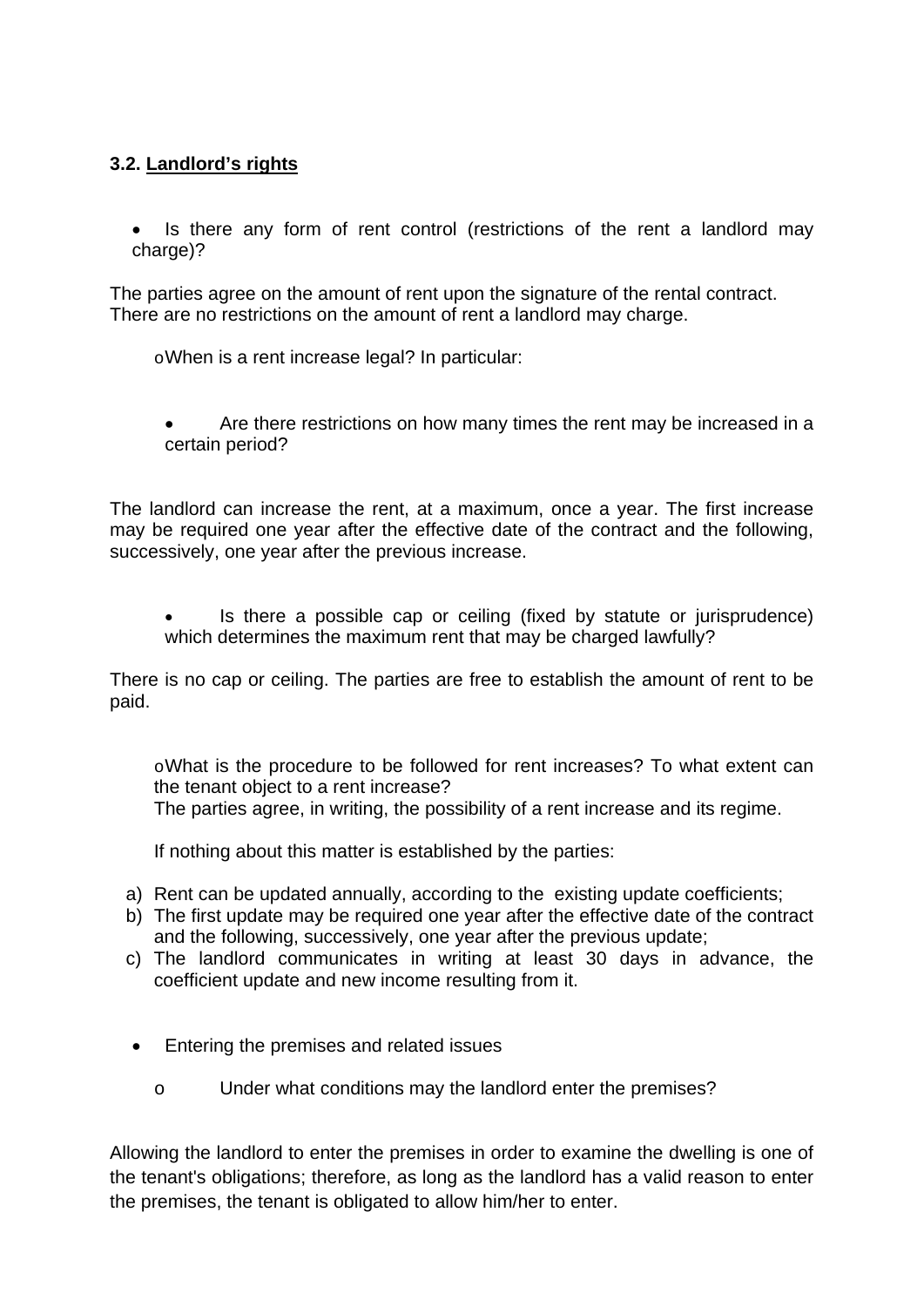Reasons which entitle the landlord to enter the dwelling are, for example, the implementation of maintenance or modernisation measures, the reasonable suspicion of a breach of contract by the tenant, the intention to sell the dwelling and to show it to prospective buyers or tenants as well as the inspection in order to avert imminent dangers.

When the landlord declares his/her intention to sell the dwelling, during the 3 months prior to vacating the dwelling, the tenant must show the premises to any interested party, during the hours agreed with the landlord. Failing agreement, the hours are on weekdays, from 17:30 to 19:30, and on Saturdays and Sundays from 15:00 to 19:00 hours.

o Is the landlord allowed to keep a set of keys to the rented apartment?

The landlord is allowed to keep a set of keys, unless otherwise established by the parties, although, it is common for a tenant to change the lock of the dwelling, keeping the old lock and keys to return them to the landlord upon the end of the contract or to put the lock the way he/she found it in the first place. All costs (removing the lock and putting it back on) are the responsibility of the tenant.

o Can the landlord legally lock a tenant out of the rented premises, e.g. for not paying rent?

The landlord is not entitled to lock the tenant out of the rented dwelling, even if he could terminate the tenancy due to arrears of rent. If the landlord nevertheless replaces the lock, the tenant is not obliged to pay the rent for as long as he is not able to use the dwelling. Beyond that, the tenant may require possession to be restored. The landlord has to resort to judicial means in order to cease the arrears or evict the tenant.

o Can the landlord legally take or seize a tenant's personal property in the rented dwelling, in particular in the case of rent arrears?

The landlord has always to resort to court in order to get the tenant's personal property seized and sold. After this procedure, the landlord receives the corresponding rents due.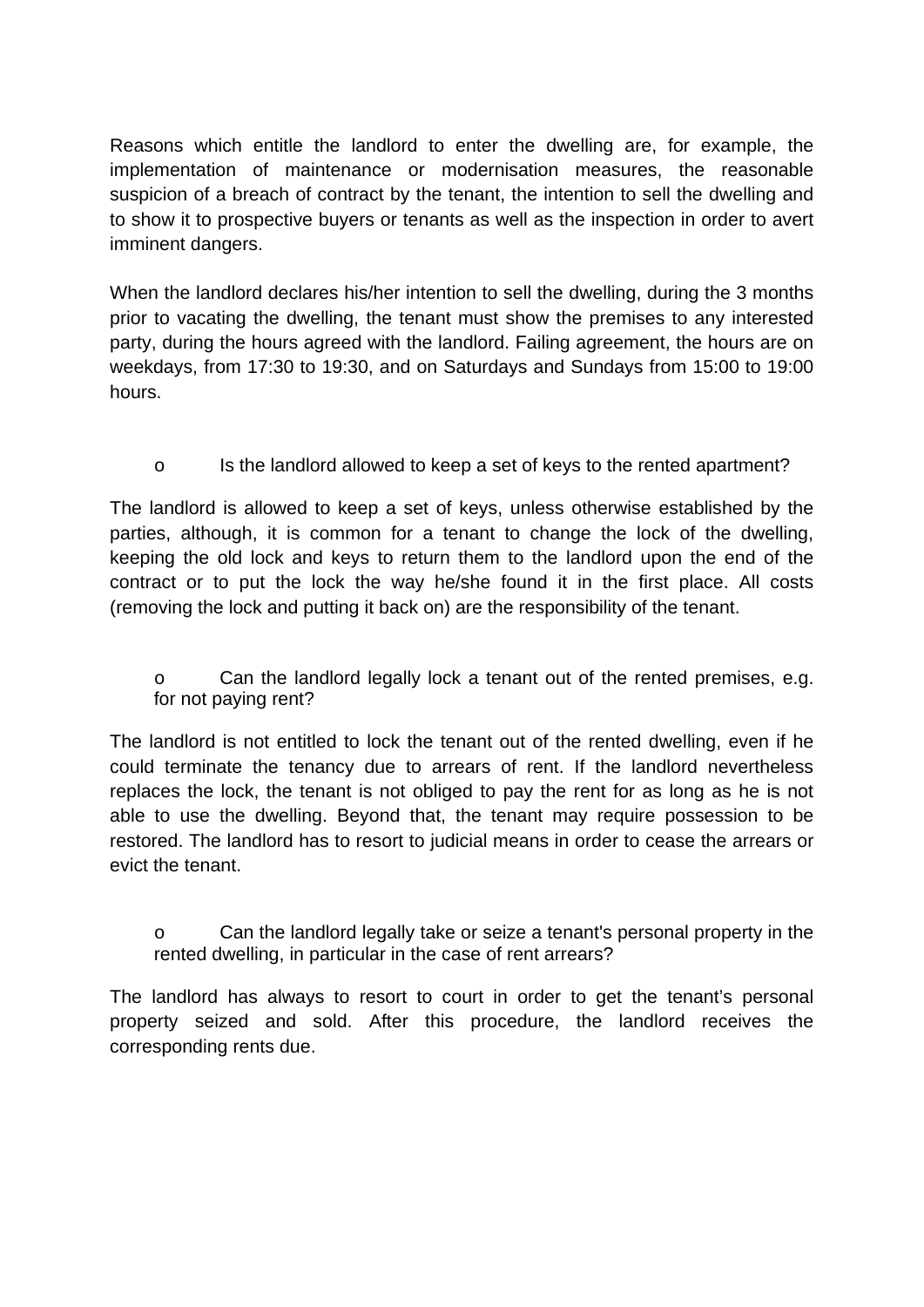#### **4. Ending the tenancy**

#### **4.1. Termination by the tenant**

 Open ended contract (if existing): under what conditions and in what form may the tenant terminate the tenancy?

After six months of the effective duration of the contract, the tenant may terminate it, regardless of any justification, upon notice to the landlord with prior notice never less than:

- a) 120 days in advance of the expected termination of the contract if, at the date of communication, it has a year or more of effective duration;
- b) 60 days in advance of the expected termination of the contract if, at the date of communication, it has up to one year of effective duration.

This termination becomes effective at the end of a month of the Gregorian calendar, counting from the notification. If, however, the tenant does not comply with this procedure, the termination will still apply, but he/she is obligated to pay the rents corresponding to the period of notice he/she failed to give.

 Under what circumstances may a tenant terminate a tenancy before the end of the rental term (e.g. unbearable neighbours; bad state of dwelling; moving for professional reasons)?

After a third of the term of the initial contract duration, the tenant may terminate it at any time, upon notice to the landlord with the following minimum advance notice:

- a) 120 days in advance of the expected term of the contract, if this term is equal to or exceeding one year;
- b) 60 days in advance of the expected term of the contract, if this term is less than one year.

The tenant can also terminate the tenancy contract due to breach of contract, when the severity or consequences of the same make it unviable for the tenant to maintain the tenancy contract. If the landlord does not perform the necessary works for which he/she is responsible and that omission compromises the habitability of the dwelling, that is considered a severe breach of the tenancy contract and is a legal reason for the tenant to terminate the contract before the end of the rental term.

 May the tenant leave before the end of the rental term if he or she finds a suitable replacement tenant?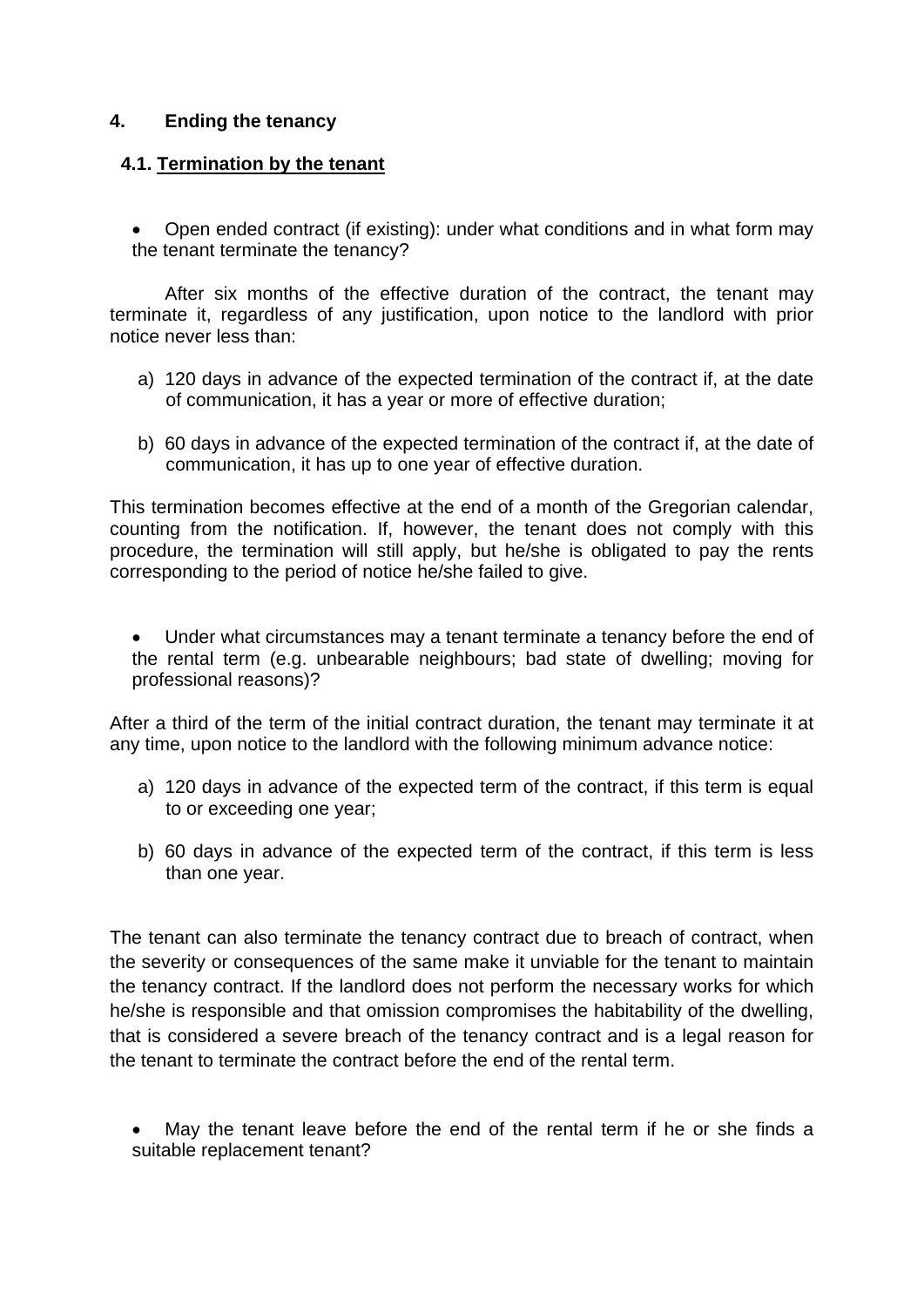In the event that the tenant wants to move out prior to the expiry of the statutory notice period, for example due to a new job in another city, he/she can terminate the contract after a third of the term of the initial contract duration, upon notice to the landlord with the following minimum advance notice:

- a) 120 days in advance of the expected term of the contract, if this term is equal to or exceeding one year;
- b) 60 days in advance of the expected term of the contract, if this term is less than one year.

#### **4.2. Termination by the landlord**

 Open-ended contract (if existing): under what conditions and in what form may the landlord terminate the tenancy  $(=$  eviction) (e.g. the landlord needs the house for himself or wants to renovate and use it differently in the future)?

The landlord may terminate an open-ended contract:

- (i) whenever he/she needs the dwelling for him/herself or for his/her children to live in,
- (ii) for demolition or construction work of renovations or deep restoration requiring the eviction of the dwelling or,
- (iii) Without any reason, by notice to the tenant two years in advance of the date it should terminate.

Any landlord who wishes to terminate the contract due to reasons (i) and (ii), has to notify the tenant at least six months in advance of the date the tenant has to vacate the dwelling and explicitly state, under penalty of ineffectiveness, the reasons for the termination. In cases as per (i) the landlord or his/her descendants must move into the dwelling within three months of the notification and for a period no less than two years; in cases as per (ii) specifically, the communication referred to must be accompanied, under penalty of ineffectiveness of the termination, by proof that the demolition, construction procedures or restoration procedures have initiated and because of them, the dwelling must be evacuated, or by a description of the urban operation in the dwelling, indicating that the urban operation is exempt from prior control and the reasons why the same makes it necessary to vacate the dwelling, in the case of urban operations free of prior control.

Terminating the contract invoking demolition, construction or restoration, the landlord is obligated by agreement and as an alternative, to pay compensation to the tenant corresponding to one year of rent, or guarantee the relocation of the tenant to a dwelling with the same conditions he/she was enjoyed in the previous one (location, amount of rent and expenses).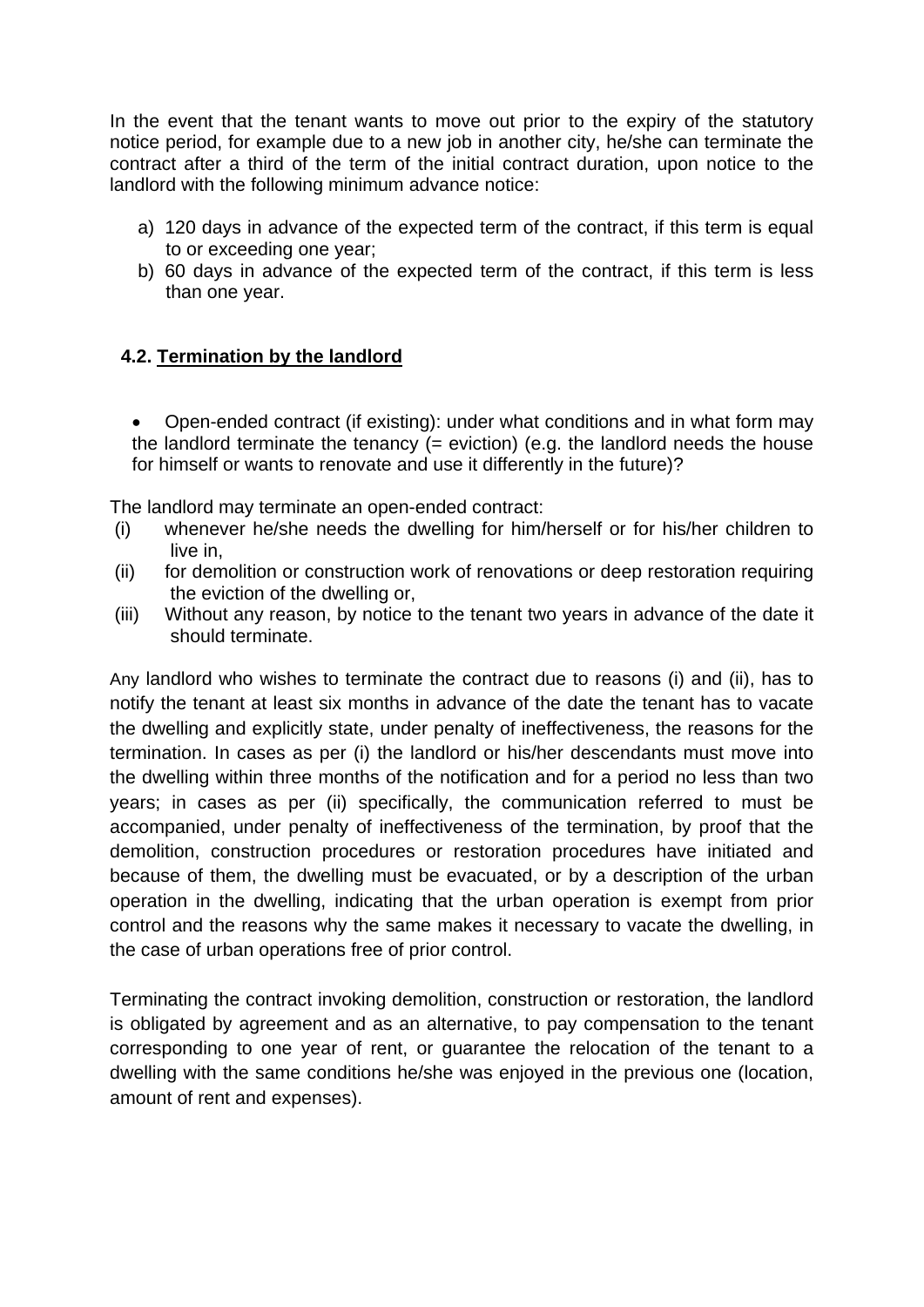o Must the landlord resort to court?

There is no need for the landlord to resort to court, provided he/she communicates his/her intention to terminate the contract, by sending a registered letter to the tenant, with at least six months in advance of the intended date of the termination and expressly stating, under penalty of ineffectiveness, the reasons for termination.

o Are there any defences available for the tenant against an eviction?

Whenever the landlord terminates the contract by invoking non-payment of rent, charges or expenses that run on behalf of the tenant, the termination has no effect if the tenant, within one month, pays whatever is due.

The landlord can use, against the tenant, a special procedure for eviction which must be presented at the National Rental Counter (BNA - *Balcão Nacional de Arrendamento*). The tenant is then notified by the BNA about the eviction procedure and has the right to oppose such eviction. When there is an opposition by the tenant, the BNA has to send the landlord's claim and the tenant's opposition to a Judge and the procedure will run in a Court and no longer by the BNA.

There can be several reasons for a tenant to oppose an eviction procedure, such as when the landlord hasn't given prior notice to the tenant about his/her claim to evict or the landlord has no legal or justified reason to demand the tenant's eviction, etc.

Beyond that, the tenant has another chance to avoid or to delay eviction by filing another request. Accordingly, the court may reserve, prohibit or temporarily stay the measure of compulsory enforcement, provided that eviction would entail a hardship that violates principles of good morals.

 Under what circumstances may the landlord terminate a tenancy before the end of the rental term?

 Whenever there is a breach of contract by the tenant, the landlord has a right to terminate a tenancy. Examples of breach of contract are as follows: Lack of rent payment, violation of hygiene rules, quietness rules, good neighbour rules, violation of condominium regulation, use of the dwelling contrary to law, etc.

o Are there any defences available for the tenant in that case?

In case of termination before the end of the tenancy period, the tenant may object and demand continuation of the tenancy. The same applies to the possibility to request extension of the period to vacate the dwelling during the court proceedings.

o What happens if the tenant does not leave after the regular end of the tenancy or does not hand in (all) the keys of the dwelling?

When the tenant fails to vacate the dwelling when he/she should and the extension of the tenancy doesn't apply, then the landlord has the right to evict the tenant.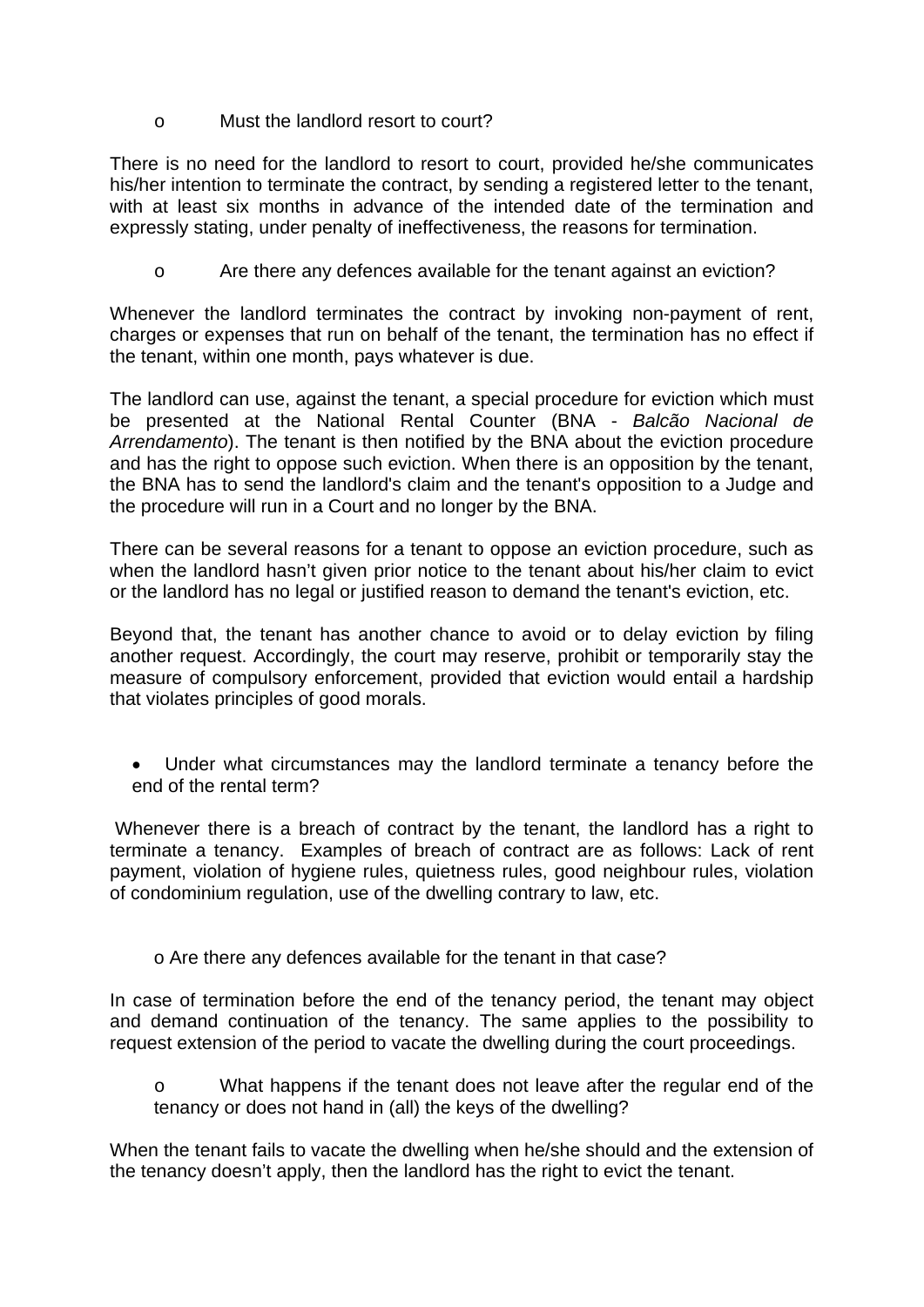For that, he/she has to initiate the eviction procedure in the BNA and one of two situations can occur:

- (i) The tenant opposes the eviction and the Court will settle this matter or,
- (ii) The tenant doesn't oppose the eviction and has 30 days to vacate the dwelling.

#### **4.3. Return of the deposit**

 Within what timeframe and under what conditions does the landlord have to return the tenant's security deposit?

After termination of the tenancy, the landlord has to return the deposit, provided he/she has no claims against the tenant, otherwise, the deposit is used to compensate for those claims.

- What deductions can the landlord make from the security deposit?
	- o In the case of a furnished dwelling: may the landlord make a deduction for damages due to the ordinary use of furniture?

If the property is not in perfect condition by the end of the tenancy, (as it was delivered at time of the contract) the deposit may be used to meet the costs of the repair works and the remainder is returned to the tenant, otherwise the landlord has to return the total amount of the deposit to the tenant.

With regard to furnished dwellings, the landlord may only demand an addition to the rent in return for the furniture, but he is not entitled to make a deduction from the security deposit for damage due to the ordinary use of furniture. Such damage is already satisfied by the rent payment.

#### **4.4. Adjudicating a dispute**

- In what forum are tenancy cases typically adjudicated?
	- o Are there specialized courts for adjudication of tenancy disputes?

The competency for litigation regarding private tenancy law belongs to the ordinary jurisdiction, i.e. it is enforced in civil courts. Within the civil jurisdiction, the local court is competent for conflicts arising out of residential tenancies independently of the amount in dispute. The place of jurisdiction is usually where the immovable property is situated.

o Is an accelerated form of procedure used for the adjudication of tenancy cases?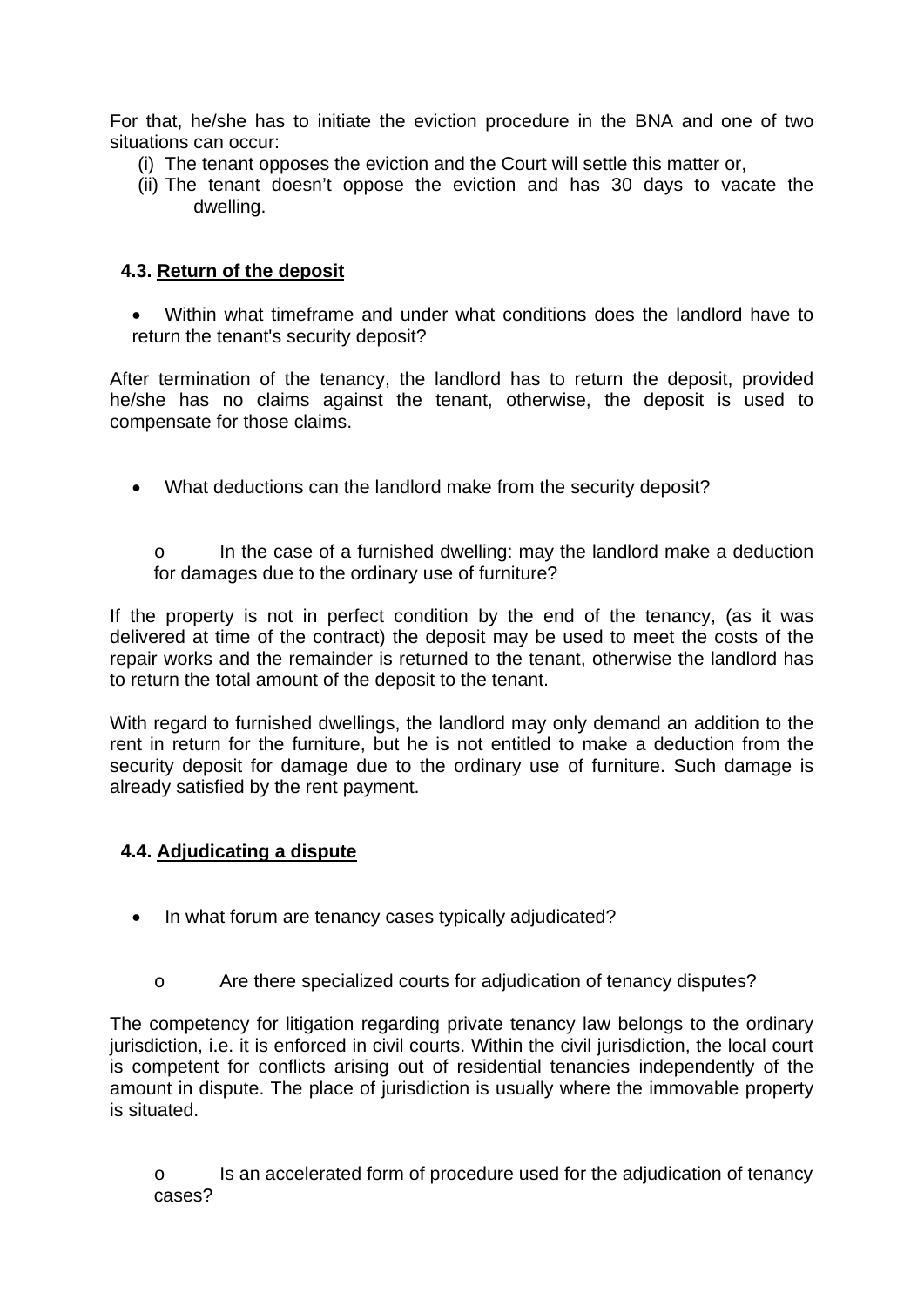The National Rental Counter (BNA – *Balcão Nacional do Arrendamento*) which has the competence over eviction procedure, made these procedures faster and relieved the courts of these matters, as long as the tenant doesn't oppose it. The landlord files an application emphasising his/her intention to evict the tenant and the reasons leading to it, but if the tenant opposes this intention, within 15 days of the notification of the application for eviction, the BNA submits a copy to the applicant and presents the special eviction procedure for distribution in the court indicated by the landlord. If this happens, the eviction follows its procedures in a civil court.

#### o Is conciliation, mediation or some other form of alternative dispute resolution available or even compulsory?

With the exception of eviction procedures, the parties can resort to Justices of the Peace, which is a court where the procedure is simplified. Disputes that enter these courts can be resolved through mediation, conciliation or by sentence.

Mediation takes place only when the parties agree but differ with regard to details, in these situations they can solve the dispute in a friendly manner with the intervention of a mediator, which is an unbiased party and has no power of decision, so he/she does not impose any decision or judgment. As an impartial third party, the mediator guides the parties, helps them to establish the necessary communication so that they can find among themselves the basis of the agreement that will end the conflict. The parties are, thus responsible for the decisions they make with the assistance of the mediator.

If mediation does not result in an agreement, the process follows its course and the Judge tries to reconcile. If conciliation is not reached, evidence will be produced and the court will hear the parties, and finally, the judge of the Justices of Peace will deliver a judgment.

Mediation can also take place in a private matter, instead of resorting to the Justices of Peace; the parties go directly to a mediator and try to resolve the dispute. The difference will be that if the mediation fails, the process stops there, and if they still want to resolve their dispute, they have to resort to court.

# **5. Additional information**

 How does a prospective tenant proceed in order to get social or subsidized housing (e.g. dwellings offered by housing associations, municipalities, public bodies etc.) or housing allowances?

Social housing is intended for people with low income who do not meet the conditions for or who manifest difficulties in gaining access to the free housing